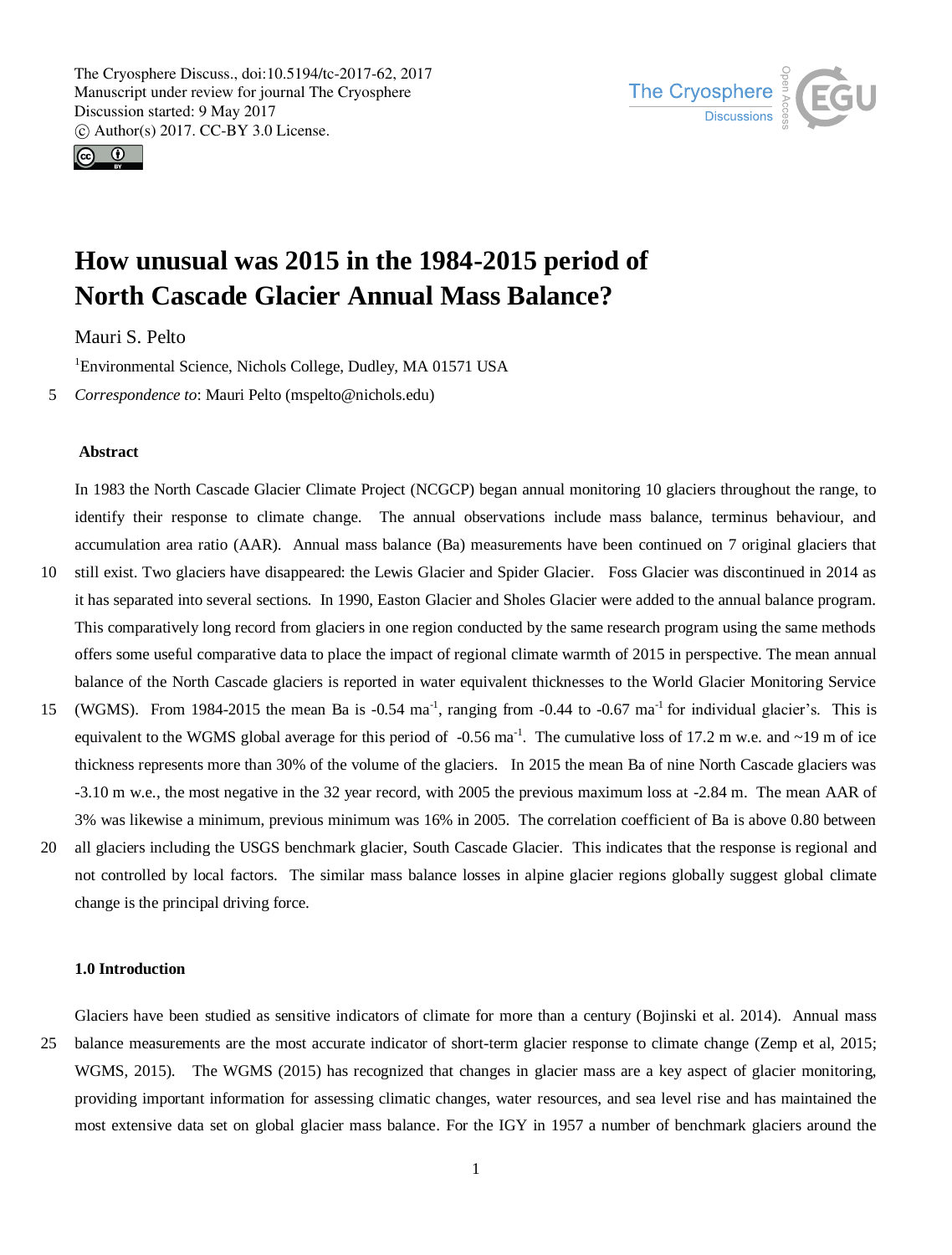



world were chosen where mass balance would be monitored. This network has proven valuable, but in many areas the number of glacier is limited, for example. The WGMS has been working to expand the number of glaciers being monitored in-situ and reporting annual data WGMS (2015). The WGMS has recognized the long term programs with consistent measurement programs as reference glaciers (Zemp et al, 2015). There are two reference glaciers in the North Cascades and 5 in the conterminous United States, South Cascade Glacier (Fig. 1) monitored by the USGS (Fountain et al, 1991) and Columbia Glacier monitored by NCGCP. Glacier mass balance varies due to geographic characteristics such as aspect, elevation and location with respect to prevailing winds. Since no single glacier is representative of all others to understand the causes and nature of changes in glacier surface mass balance throughout a mountain range, it is necessary to monitor a significant number of glaciers (Fountain et al, 1991).

10

The North Cascade region contains more than 700 glaciers, which are important to summer water supply (Post et. al., 1971; Granshaw and Fountain, 2006). The North Cascade Glacier Climate Project (NCGCP) was founded in 1983 to monitor 10 glaciers throughout the range and identify the response of North Cascade Range, Washington glaciers to regional climate change (Pelto, 1988). The annual observations include mass balance, terminus behaviour, glacier surface area and

- 15 accumulation area ratio (AAR). Annual mass balance (Ba) measurements have been continued on 7 original glaciers that still exist: Columbia, Daniels, Ice Worm, Lower Curtis, Lynch, Rainbow and Yawning. Two glaciers have disappeared: the Lewis Glacier and Spider Glacier (Pelto, 2008). One other glacier Foss Glacier has declined to the extent that continued measurements have been suspended. In 1990, Easton Glacier and Sholes Glacier were added to the annual balance program to offset the loss of Spider and Lewis Glacier. All Ba, AAR and terminus change data are reported annually to the World
- 20 Glacier Monitoring Service (WGMS). One glacier, Columbia Glacier is a reference glacier for the WGMS mass balance series. This network combined with South Cascade Glacier is the also the most spatially concentrated group of glaciers where Ba has been monitored for at least 25 years, which provides a unique chance to compare the mass balance records to each other and climate records. This paper examines the exceptional 2015 mass balance year, placing the year in context of the thirty-two year mass balance record and local climate records.

## 25 **2.0 Climate**

The North Cascade region has a temperate maritime climate with mild year-round temperatures, abundant winter precipitation, and dry summers (Mote, 2003). The two key climate variables for the temperate maritime glaciers are accumulation season precipitation (November-April) and ablation season temperature (May-September) (Pelto, 1988; Josberger et al. 2007). A climate warming of 0.8 °C in mean annual temperature has been observed from 1901-2012 in the

30 North Cascades (Abatzoglou et al, 2014). The warming has accelerated to +0.20 C per decade for the 1980-2012 period. Every season except spring has experienced warming, particularly during the 1980-2012 period (Abatzoglou et al, 2014).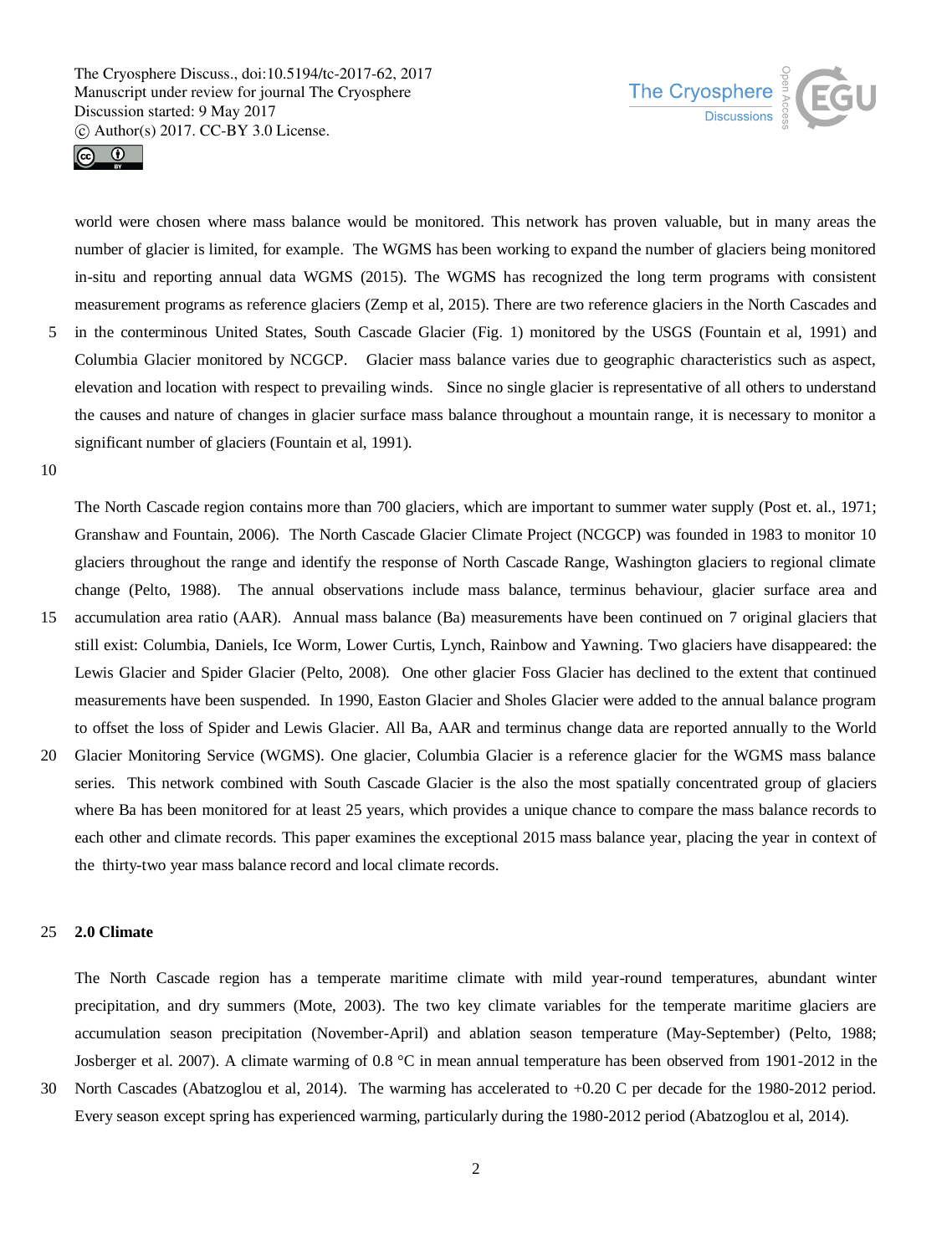



Approximately 70% of the region's precipitation occurs during the wet season (October-April) when the North Cascades are on the receiving end of the Pacific storm track (Elsner et al, 2010). From late spring to early fall, high pressure to the west keeps the Pacific Northwest comparatively dry. Occasionally in the winter warm fronts elevate temperatures, resulting in 5 higher freezing levels, leading to rainfall even at glacier elevations. Rain on snow events have increased in frequency (Elsner

- et al, 2010), this has led to an increase in the ratio of precipitation falling as rain versus snow, reducing snowpack storage efficiency (Mote et al 2008; Pelto, 2008). For the six USDA SNOTEL stations utilized in this study mean April 1 SWE declined 29% from 1946-2014. During the same period winter precipitation has increased slightly. The change in SWE is comparable with the change in snowpack storage efficiency indicating this is the primary cause of reduced April 1 SWE at
- 10 North Cascade SNOTEL stations. The freezing level is a key factor in determining snowpack storage efficiency and a North American Freezing Level Tracker was developed by Abatzoglou (2011) that is used here for comparison of the freezing level during the winter for Mount Baker.

The other key factor in glacier behaviour is the amount of ablation, which is primarily controlled by air temperature. That

- 15 air temperature is the key is indicated by the success of degree day factors (DDF) for assessing glacier ablation on glaciers in this region (Shea et al, 2008). The majority of ablation takes place during the June-September period, and nearly all ablation during the May-September period. The most reliable weather station in the region is Diablo Dam, which is used for DDF derivation on South Cascade Glacier (Rasmussen, 2009). An examination of trends in summer temperature at this station indicates a nearly identical pattern, for May-September and June-September. Six of the ten warmest summers during the
- 20 1946-2014 period have occurred since 2003. The long term summer warming is 0.7° C at Diablo Dam. The average June-September temperature from 2003-2014 is  $0.6^{\circ}$  C above the mean for the 1946-2002 period.

Bitz and Battisti (1999) noted the importance of PDO and MEI-ENSO to glaciers in the region, with PDO having a greater influence during the 1960-1995 period. Josberger et al (2007) indicate that the importance of PDO has declined recently.

25 Pelto (2008) used the indices as a first order forecast for annual glacier mass balance. Finding the impact was strongest when both indices were positive or negative.

The PDO Index is the leading principal component of North Pacific monthly sea surface temperature variability, poleward of 20N (Mantua et al., 1997). During the positive PDO phase warm weather is favored in the Pacific along the northwest coast

30 and over the Pacific Northwest. During the negative phase cool ocean water is found off the northwest coast and cooler temperatures across the Pacific Northwest (Mantua et al., 1997). In the past century: "cool" PDO regimes prevailed from 1890-1924 and again from 1947-1976, while "warm" PDO regimes dominated from 1925-1946 and from 1977-1998 (Mantua et al., 1997).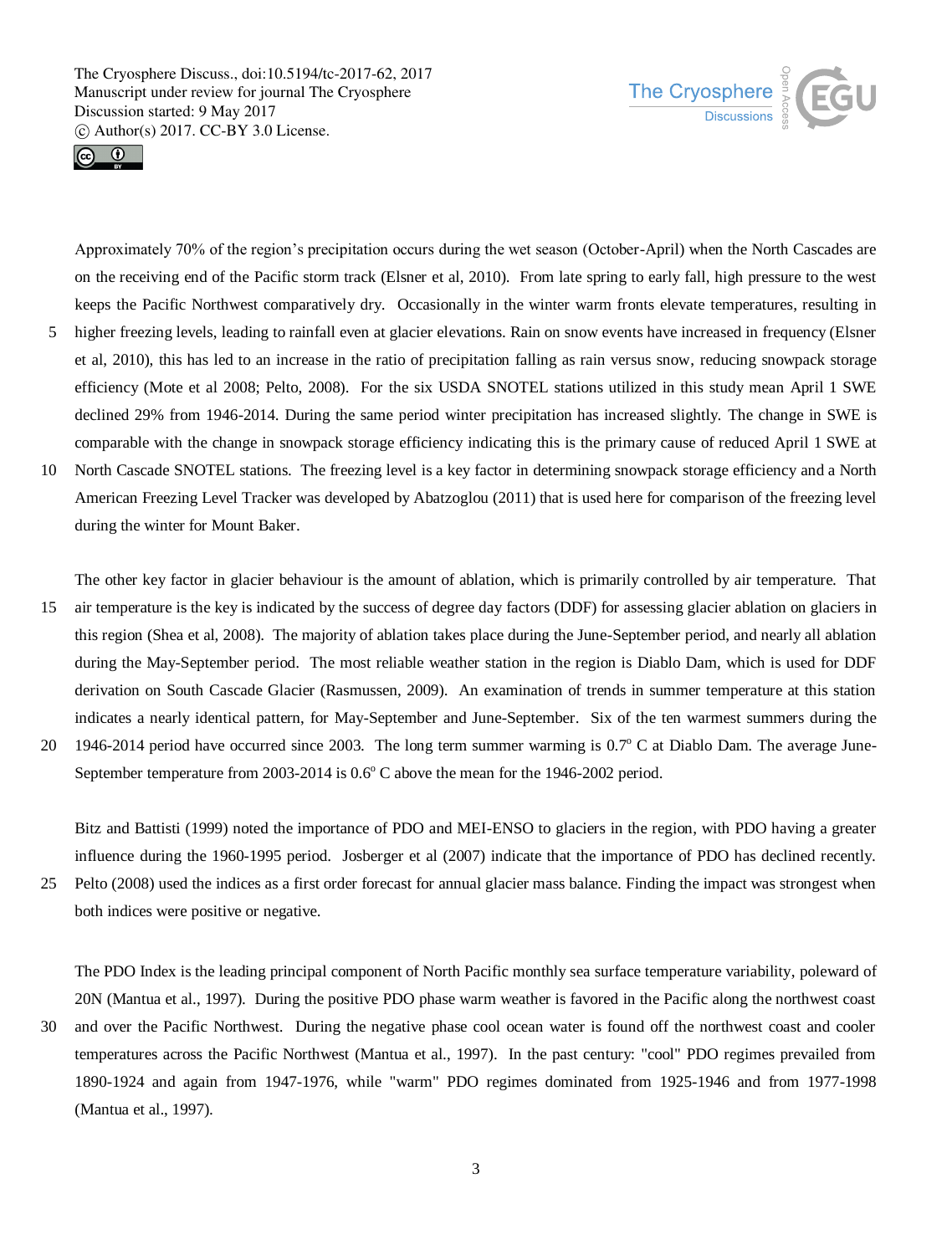temperatures to the north of Australia (Wolter and Timlin, 1998).





The El Niño/Southern Oscillation (ENSO) phenomenon is the most observable of the atmospheric circulation indices that lead to year-to-year climate variability. ENSO positive events (El Nino) herald abnormally warm sea surface temperatures (SST) over the eastern half of the equatorial Pacific. La Niña, is the opposite phenomenon, indicative of abnormally cold SST in the eastern half of the equatorial Pacific. ENSO is an east-west atmospheric pressure see-saw that directly affects 5 tropical weather around the globe and indirectly impacts a much larger area (Wolter and Timlin, 1998). The ENSO multivariate index used here is based on the principal observed climate variables over the tropical Pacific. The index is a weighted average of the main ENSO features contained in the following six variables: sea-level pressure, the east-west and north-south components of the surface wind, SST, surface air temperature, and total amount of cloudiness (Wolter and Timlin, 1998). Positive ENSO values are usually accompanied by sustained warming of the central and eastern tropical 10 Pacific Ocean. Negative values of the ENSO index are associated with stronger Pacific trade winds and warmer sea

## **2.1 Climate in 2015**

The 2015 winter accumulation season featured 51% of mean (1984-2014) winter snow accumulation at six long-term USDA SNOTEL stations in the North Cascades; Fish Creek, Lyman Lake, Park Creek, Rainy Pass, Stevens Pass, and Stampede

- 15 Pass. This was exceptional in being the second lowest of the 32 years of the mass balance observation series. The winter season was exceptional for warmth, being the warmest winter season in the state of Washington (NOAA, 2015). The freezing level was high averaging 1645 m in the Mount Baker region from November-March compared to an average of 1077 m (Abatzoglou, 2011). No previous year exceeded a mean freezing level of 1500 m since the record began in 1948 (Figure 2). The result was snowpack at the six SNOTEL sites averaging 0.52 m w.e., 51% of the 1984-2014 average. The
- 20 minimum snowpack was in 2005 with 44% of mean snowpack, that year had less precipitation. The limited snowpack was not due to reduced precipitation as November-April precipitation at Diablo Dam and Concrete was 5-10% above the 1984- 2014 mean. Mote et al (2008) noted a decline in snowpack storage efficiency in the Pacific Northwest, the ratio between total precipitation and April 1 retained snowpack SWE. Pelto (2008) used the Diablo Dam and Concrete weather stations for total precipitation for November-March, the period of accumulating snowpack at the six SNOTEL sites with long term
- 25 records in the North Cascades, to determine snowpack storage efficiency. In 2015 the snowpack storage efficiency was the lowest with the mean April 1 retained SWE at six long-term SNOTEL stations being 19% of the November-March precipitation, compared to a 1984-2014 mean of 41%, the second lowest year was 2005 at 20%. The snowline by the end of April 2015, the end of the typical accumulation season, in the Mount Baker region was 1400 m, versus the 800 m average.
- 30 In 2015 the mean May-September temperature at Diablo Dam was 2.2 C above the long term mean, and the second warmest to 1958 in the record from 1950-2015. For June to September the mean temperature was 2.0 C above the long term mean and was also second to 1958 as the warmest. The mean 2015 July-August temperature recorded at the automatic weather station 100 m from the terminus of Sholes Glacier was 10.7 C. The combination of the warmest melt season in over 50 years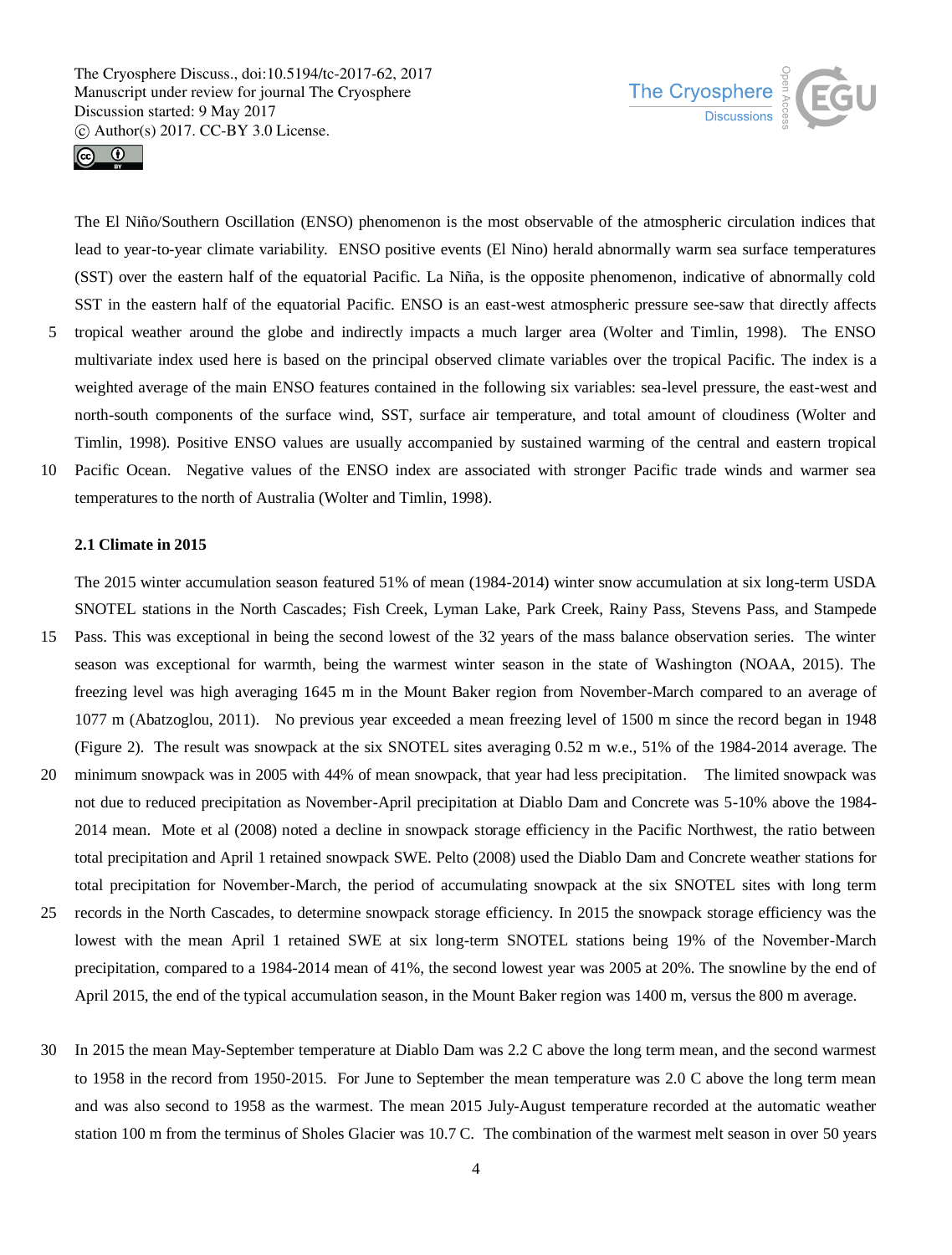



and the second lowest accumulation season snowpack in the last 30 years was a good indication that glacier mass balance would be quite negative.

In 2015 sea surface temperature waters that had developed in the winter of 2013/14 persisted off the coast of the Pacific

- 5 Northwest, with anomalies generally exceeding 2 C (Bond et al., 2015; Di Lorenzo and Mantua, 2016). Such conditions are associated with a positive PDO and warm air temperatures in the Pacific Northwest (Bond et al., 2015). From the winter of 2013/14 to 2014/15 the northeast Pacific experienced the largest marine heatwave ever recorded (Di Lorenzo and Mantua, 2016). In 2015 the warmest SST paralleled the entire Pacific North American coast exhibiting a PDO pattern (Di Lorenzo and Mantua, 2016).
- 10

A comparison of annual, winter and summer values for PDO 1984-2015 indicate that 2015 ranks in the top five for PDO for each seasonal measure. Examining the 1984-2015 period for ENSO indicates that in 2015 summer and annual values rank in the top 5. The 2015 hydrologic year had the most positive PDO of any year, but ENSO was not the most positive. The combined value of PDO + ENSO in 2015 ranked in the top five for both annual and seasonal rankings during the 1984-2015

- 15 period. Positive values for both ENSO and PDO are inversely related to glacier mass balance and also reinforce each other (Pelto, 2008). This illustrates that 2015 was predisposed for negative annual balance based solely on climate indices. The link between PDO and ENSO forced the anomalous atmospheric and sea surface temperature event in 2015 (Di Lorenzo and Mantua, 2016).
- 20 Overall 2015 was exceptional in terms of sea surface temperature in the northeast Pacific, air temperature in the North Cascade region and the positive values of the PDO, while ENSO was significantly positive.

## **3.0 Glacier Mass Balance Methods**

Annual surface mass balance is the difference between accumulation of snow and ice in winter and loss of snow and ice by ablation in summer. It is typically measured on a water year basis, approximately beginning October 1 and ending September

25 30 in the northern hemisphere yielding an annual mass balance (Ba) (Cogley et al (2011).

Since 1984, NCGCP has monitored the Ba of 9-10 glaciers every year (Pelto, 1996; Pelto and Riedel, 2001; Pelto and Brown, 2012). Seven glaciers have a 32-year record; Columbia, Daniels, Ice Worm, Lower Curtis, Lynch, Rainbow and Yawning. Foss Glacier has a 30 year record 1984-2013 and was discontinued due to the glacier separating into several

30 sections. Sholes and Easton Glacier have a 26-year record 1990-2015. The glaciers represent a range of geographic characteristics and span the North Cascade Range (Table 1 and Figure 1). Key geographic variables are orientation of the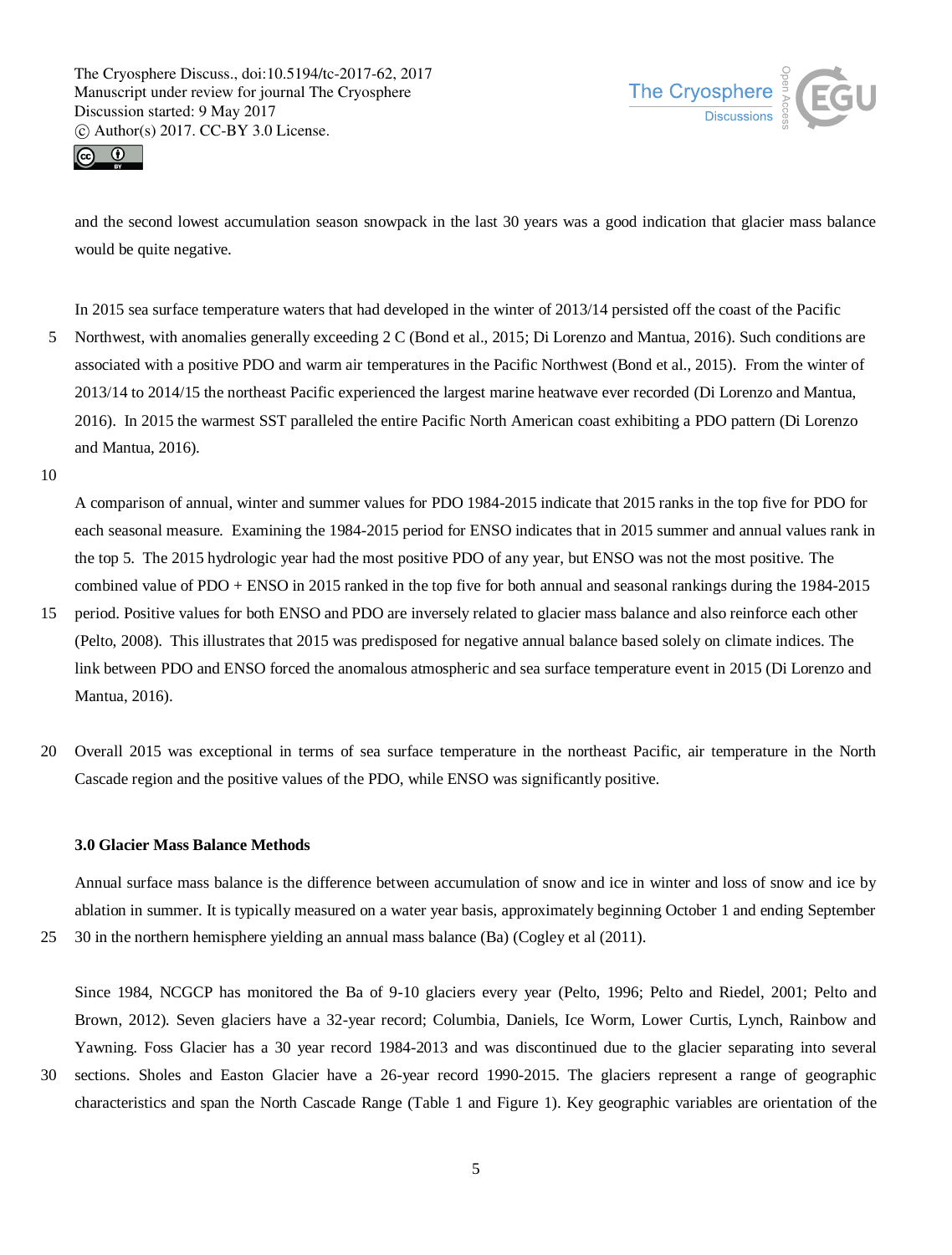



glacier, mean elevation, accumulation sources and distance to the mountain ranges watershed and climate divide. Columbia Glacier in 2015 is one of the 37 reference glaciers used by the WGMS.

- NCGCP measures conditions on a glacier near the time of minimal mass balance at the end of the water year, using a fixed 5 date method. Measurements are made at the same time each year using the same methods from late July to mid-August and again in late September-early October near the end of the ablation season. Any additional ablation that occurs after the last visit to a glacier is measured during the subsequent hydrologic year. The methods are reviewed in detail by Pelto (1996, 1997), Pelto and Riedel (2001), Pelto (2008) and Pelto and Brown (2012).
- 10 NCGCP methods emphasize surface mass balance measurements with a relatively high density of sites on each glacier (>100 sites km<sup>-2</sup>), consistent measurement methods, applied on fixed dates, at fixed measurement locations with consistent supervision (Pelto, 1996; Pelto and Riedel, 2001). The use of a high measurement density and consistent methods generates errors resulting from an imperfectly representative measurement network that are largely consistent and correctable, the error range has been observed at  $\pm 0.10$ -0.15 ma<sup>-1</sup> (Pelto, 2000).

## 15 **4.0 Results:**

## **4.1 Annual Mass Balance**

Glaciers in the North Cascades exhibit consistent Ba responses to climate from year to year (Pelto and Riedel, 2001; Pelto and Brown, 2012). Figure 3 illustrates the closely correlated pattern of Ba fluctuations from 1985 to 2015. In most years, all glaciers respond in step with each other to variations in winter retained snowpack and summer temperature. There is a mean

20 annual range of 0.8 m from the maximum to the minimum Ba in a given year, but the inter-annual trend is the same for each glacier. This regional response is indicated by the high cross correlation values of Ba between individual glaciers ranging from  $r^2$  of 0.80 to 0.98 between each glacier pair, including the South Cascade Glacier monitored by the USGS (Table 2) (Bidlake et al, 2010). Data for 2013-2015 has not been finalized for South Cascade Glacier; hence the comparison period ends in 2012 for this glacier.

The mean Ba has been -0.54 ma<sup>-1</sup> for the 1984-2015 period on the glaciers monitored annually, ranging from a maximum of  $-0.44$  ma<sup>-1</sup> to a minimum of  $-0.67$  ma<sup>-1</sup> (Table 3). The mean Ba,  $-0.54$  ma<sup>-1</sup> for North Cascade glaciers during the 1984-2015 period is quite similar to the WGMS global reference glacier mean Ba of  $0.56 \text{ ma}^{-1}$  (Figure 6)(WGMS, 2017) The mean cumulative mass balance loss has been -17.2 m w.e, which is a 19-20 m of glacier thickness lost. North Cascade glacier

30 average thickness ranges from 30-60 m (Post et al, 1971; Pelto and Hedlund, 2001; Finn et al, 2012). Thus, at least 30% of the volume of these glaciers has been lost since 1984. Observations by the USGS at South Cascade Glacier indicate that

<sup>25</sup>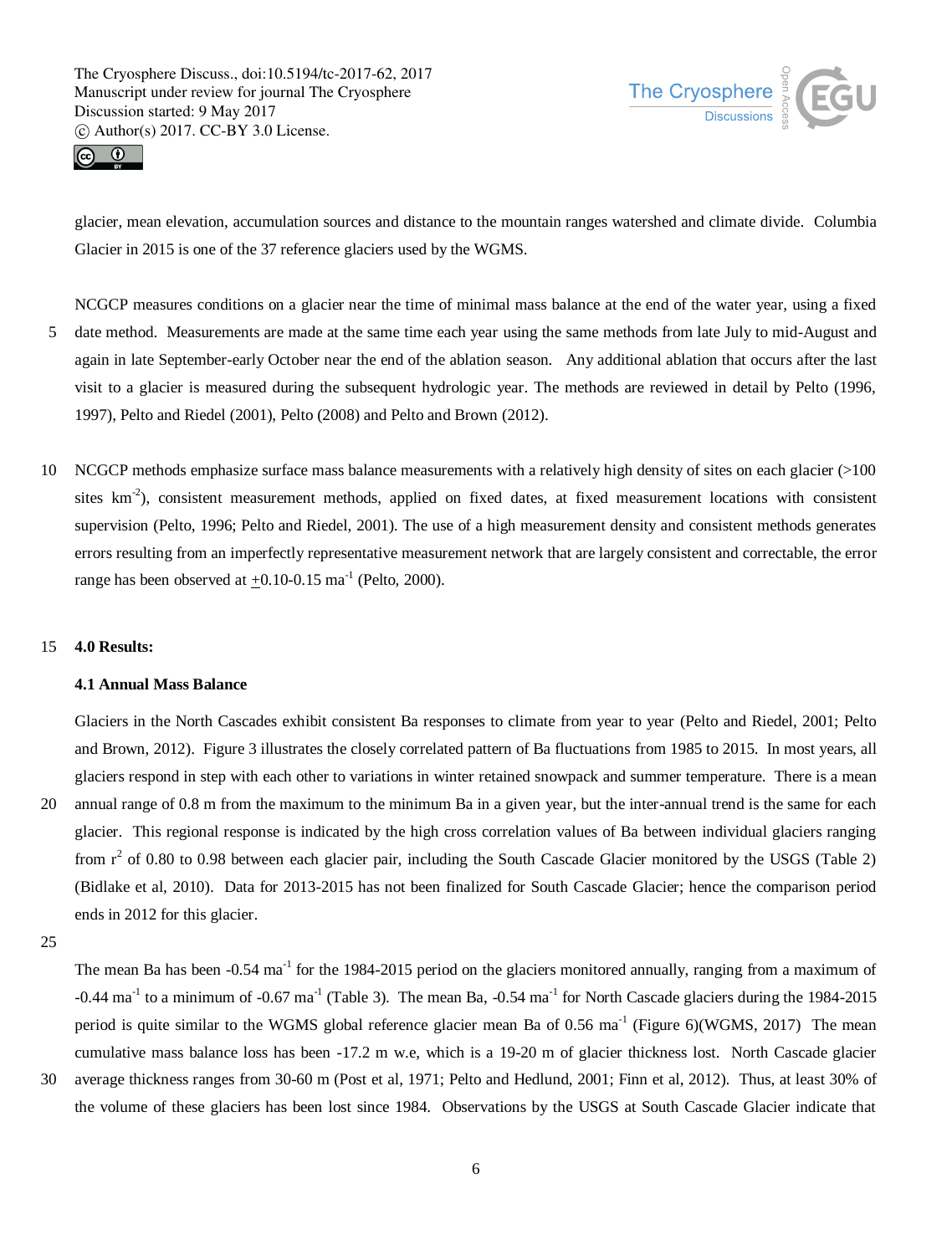



mean Ba from 1984-2012 is -0.75 ma<sup>-1</sup> on South Cascade Glacier,  $0.21 \text{ ma}^{-1}$  more negative than the glaciers we monitor. South Cascade Glacier had a much less negative mean Ba of -0.15 ma<sup>-1</sup> from 1956-1975 (Krimmel, 2001).

## **4.3 Accumulation Area Ratio**

At regional scales and on specific glaciers there are two common proxies for assessing mass balance without detailed

- 5 observations. They are the AAR and equilibrium line altitude (ELA) both can be derived from satellite imagery or photographs (Østrem**,** 1973; Racoviteanu et al, 2008). The ELA is the elevation at which ablation equals accumulation, on temperate alpine glaciers this is coincident with the TSL at the end of the melt season. The ELA is not typically an easily discernible line or elevation on North Cascades glaciers, due to variability of snow accumulation from impacts of wind and avalanche redistribution. AAR is a more accurately determined parameter and a better proxy in this case (Pelto and Brown,
- 10 2012). Rabatel et al (2008) and Dyurgerov (1996) developed methods to derive mass balance from long term AAR observations. The AAR-Ba method has proven reliable for annual balance estimates (Hock et al., 2007; Racoviteanu et al, 2008**;** Pelto and Brown, 2012). A comparison of annual AAR and Ba observations in WGMS (2007; 2009) indicate correlation coefficients ranging from 0.70-0.92 for fifteen glaciers with at least 10 years of records. The World Glacier Monitoring Service (WGMS) has adopted the reporting of AAR with mass balance values (WGMS, 2007, 2009) and plotting
- 15 the relationship for each glacier. A combination of AAR observations and Ba measurements from 1984-2015 on North Cascade glaciers provides an opportunity to assess the relationship for each glacier and the variability between glaciers.

The AAR0 value is the AAR for a glacier with an equilibrium mass balance (Meier and Post, 1962). Braithwaite and Muller (1980) noted that the AAR0 for an alpine glacier with an equilibrium balance averaged 0.67. The mean AAR0 reported for 20 89 temperate alpine glaciers to the WGMS was 0.57 (WGMS, 2007: WGMS, 2009). The observed AAR0 on North Cascade glaciers ranges from a low of 0.60 on Ice Worm Glacier to 0.67 on Easton Glacier. The regression line from the plot of the AAR and Ba for the ten North Cascade glaciers indicates a mean AAR0 of 0.64 and a correlation coefficient of 0.89 between AAR and Ba (Fig. 4 and Fig. 5).

#### **4.3 Annual Mass Balance 2015**

25

On June 15<sup>th</sup> when the automatic weather station and discharge station were installed adjacent to Sholes Glacier the snowpack was similar to typical early August snowcover. On Sholes Glacier the AAR fell from 0.55 on July 9<sup>th</sup> to 0.00 on Sept. 9. In early August the AAR was below 0.10 in on all glaciers except for Easton Glacier Figure (7, 8 and 9). This was the first year since monitoring began in 1984 that the AAR in early August was below 0.25. The result was exposure of 30 older firn layers and a general decrease in albedo. In 2015 of the nine glaciers where Ba was examined the AAR was 0.00 on seven glaciers, 0.05 on Rainbow Glacier and 0.26 on Easton Glacier. This indicates the lack of a significant accumulation

7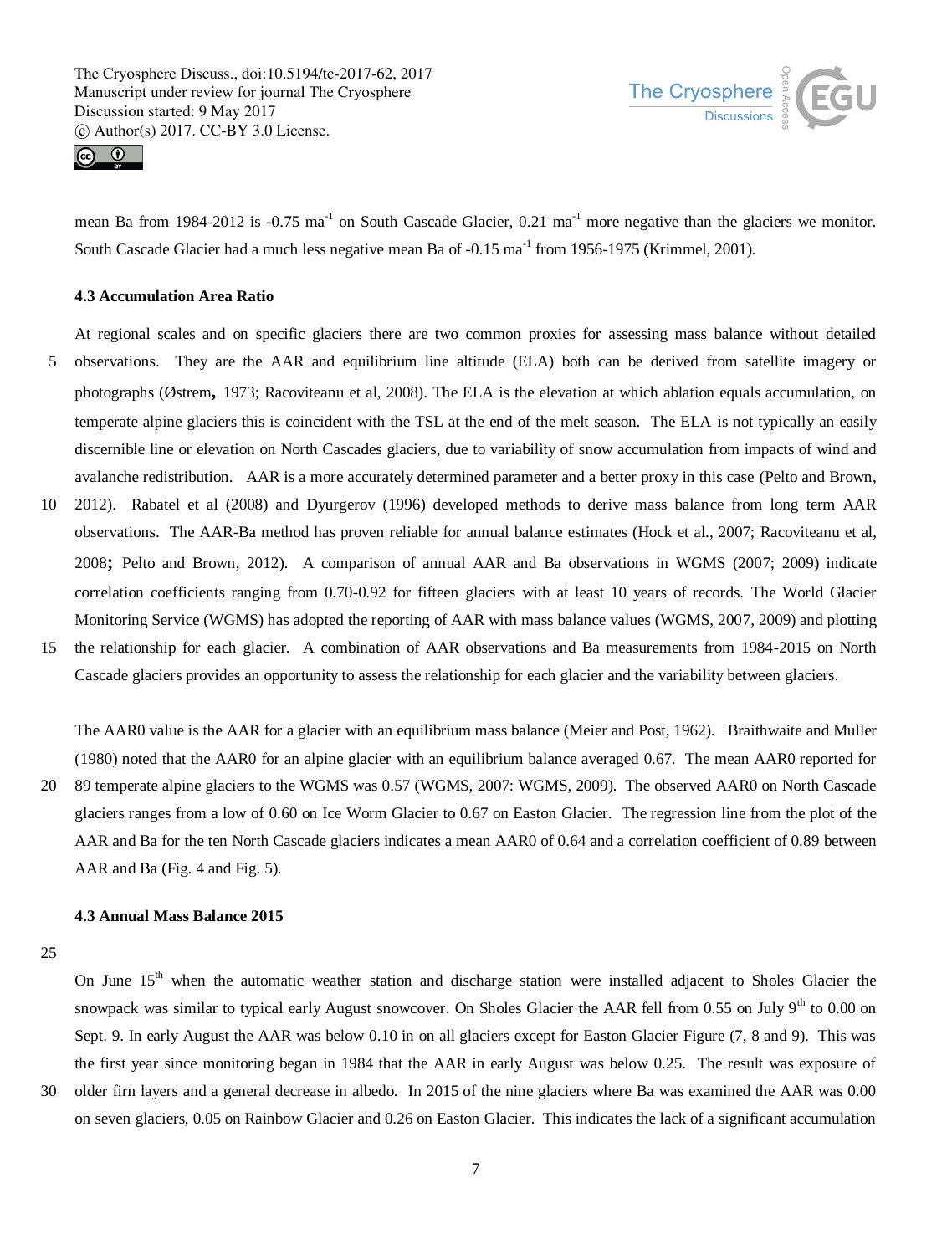



zone in 2015 for all but Easton Glacier. The mean 2015 AAR of 0.03 is significantly less than the previous low of 0.16 in 2005 and the 1984-2015 mean of 0.53.

In 2015 the mean Ba of all nine glaciers North Cascade glaciers examined and reporting to the WGMS was -3.19 m, 2.65 m 5 below the long term mean. The second most negative year for Ba was -2.84 m in 2005; no other year exceeded -2 m. The mean Ba 2015 data for WGMS reference glacier network is -1.12 m w.e., the second most negative to 2003 (WGMS, 2017). The mean BA of all WGMS reporting glacier in 2015 was -1.04 m. of the 11 glaciers globally reporting a loss of more than 3 m, nine were in the state of Washington, including in addition to the NCGCP glaciers Eel Glacier in Olympic National Park and Noisy Creek Glacier in North Cascades National Park reported by the National Park Service (WGMS, 2017), Of

10 the WGMS reference glacier network Columbia Glacier had the most negative balance of any glacier. The Ba continues to trend negatively, both globally and in the North Cascades indicating that instead of approaching equilibrium as the glaciers retreat they continue to be in disequilibrium with current climate (Fig. 6). This mass balance loss represents the loss of 5- 10% of the total glacier volume in a single year.

# 15 **5.0 Climate Correlations**

Examination of Pacific Northwest glacier mass balance for the full period of research for NCGCP and USGS benchmark glaciers indicate that winter balance fluctuations of maritime glaciers dominated the Ba fluctuations (Josberger et al, 2007). Looking at the full period of record 1984-2015it is apparent that summer balances of the benchmark glaciers have become more negative during recent years, a result of warmer and drier summers, summer balance and have taken on a greater role in

20 determining Ba (Josberger et al, 2007).

Bitz and Battisti (1999) noted the importance of PDO and MEI-ENSO to glaciers in the region, with PDO having a greater influence during the 1960-1995 period. Josberger et al (2007) suggested that there was a decoupling of winter balance and the PDO for the benchmark glaciers in the Pacific Northwest. They used three time periods, 1966-2004, 1966–1988 and 25 1989–2004, and found a significant change in the relationship between the PDO and the winter balances of Wolverine Glacier, but less so for South Cascade Glacier. Here we use two periods 1984-1998 and 1999-2014 comparing annual mass balance for each glacier to the PDO index for October-April (winter) and the annual mean October-September MEI-ENSO. During the first period the mean correlation was -0.34 for winter PDO and -0.59 for MEI-ENSO. During the latter period the

mean correlation increased to -0.54 for winter PDO and -0.66 for MEI-ENSO. The annual MEI-ENSO index remains a

30 better indicator of annual mass balance in the North Cascade Range than winter PDO. The annual PDO index has a significantly lower relation to annual balance than winter PDO. The correlation between the cumulative mass balance records of glaciers in various alpine glaciated regions around the globe, indicate the global climate signal is the dominant driver of mass balance losses (Zemp et al., 2015).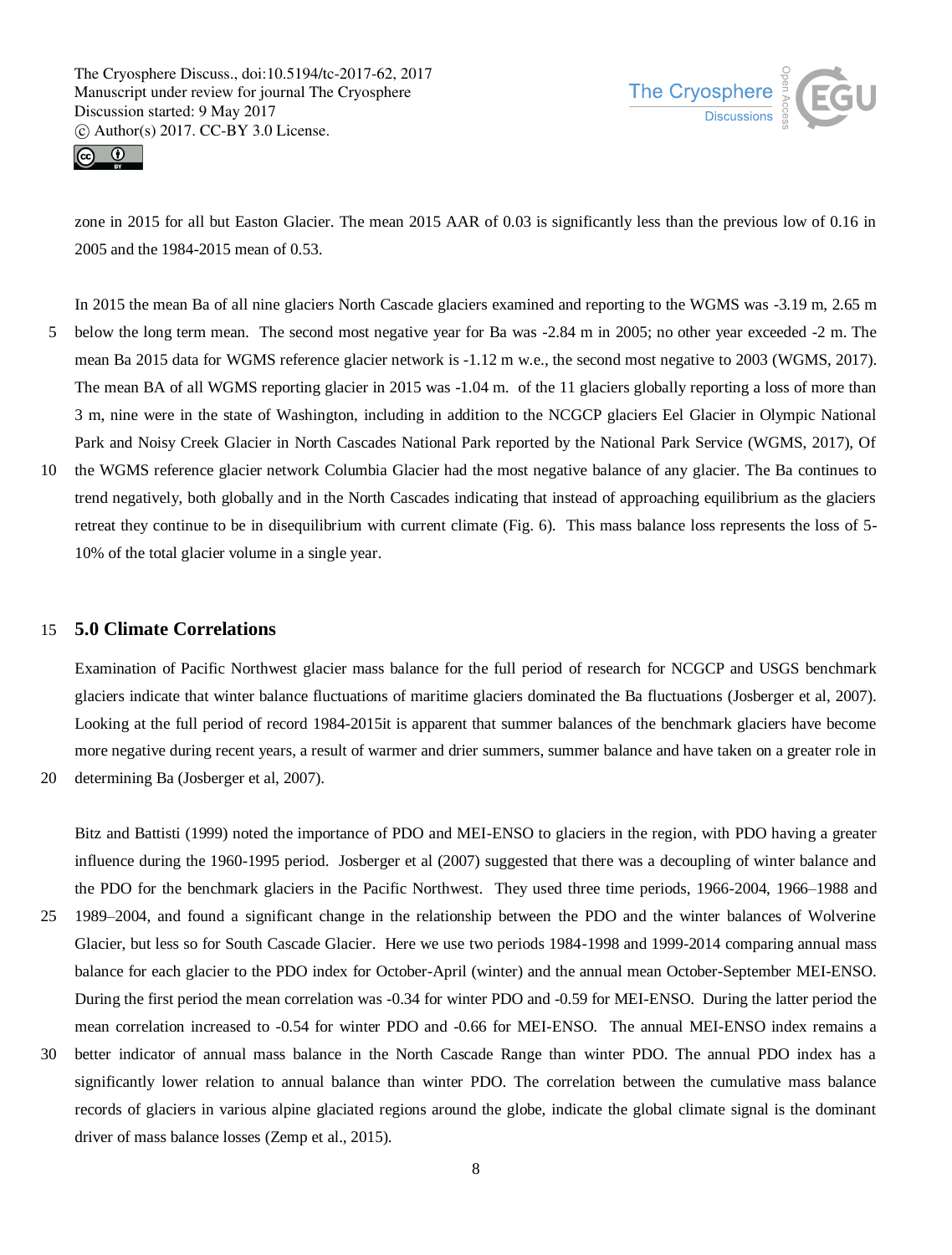



# **6.0 Conclusions**

The impact of the warmer temperatures and reduced winter snowpack on North Cascade glaciers has been an average annual balance of -0.54 m/a over the past 32 years. The net loss of -17.3 m w.e. represents a significant portion, 30% of the total glacier volume, resulting in substantial retreat and thinning. The resultant retreat is ubiquitous, rapid and increasing. There is 5 no evidence that North Cascade glaciers are close to equilibrium. Their ongoing thinning indicates that all of the glaciers will continue to retreat in the foreseeable future. In cases where the thinning is substantial along the entire length of the glacier, then no point of equilibrium can be achieved with present climate and the glacier is unlikely to survive (Pelto, 2006). Continued glacier retreat is inevitable, 75% of the North Cascade glaciers we observe are in disequilibrium and will melt

away during this century with the current climate (Pelto, 2010). The loss of glacier area will lead to further declines in 10 summer runoff in glacier fed rivers as the glacier area available for melting in the summer declines (Stahl and Moore, 2006; Pelto, 2015). This will impact salmon in streams such as the Nooksack River (Grah and Beaulieu, 2013).

**Data Availability:** Annual mass balance data and associated metadata for each glacier is submitted annually to the World Glacier Monitoring Service. This data is made available on their website for the most recent years, every two years the

15 results are published in a glacier mass balance bulletin up until 2011. And currently in a Global Glacier Change Bulletin produced by the WGMS. Current DOI for scientific data (Identifier): 10.5904/wgms-fog-2015-11 http://wgms.ch/products\_gmbb/ and

http://wgms.ch/ggcb/

20 The data is also available through a data viewer at: http://wgms.ch/metadatabrowser.html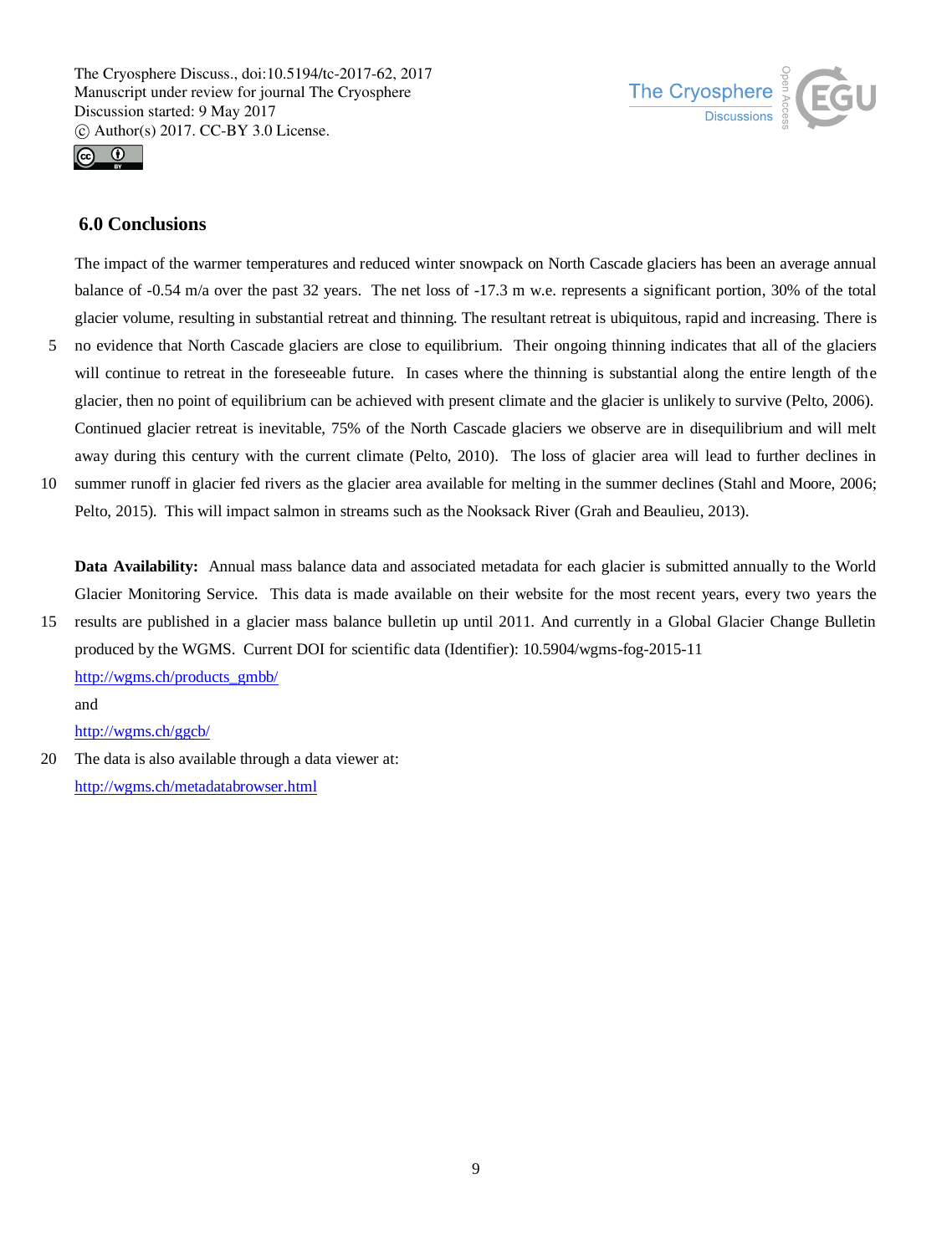



## **References**

Abatzoglou, J.T.: Influence of the PNA on Declining Mountain Snowpack in the Western United States. Int. Journal of Climatology, doi:10.1002/joc.2137, 2011.

5

Abatzoglou, J.T., Rupp, D.E., and Mote, P.W.: Seasonal Climate Variability and Change in the Pacific Northwest of the United States. J. Climate, 27, 2125–2142, doi: http://dx.doi.org/10.1175/JCLI-D-13-00218.1, 2014.

Bidlake, W.R., Josberger, E.G., and Savoca, M.E.: Modeled and measured glacier change and related glaciological, 10 hydrological, and meteorological conditions at South Cascade Glacier, Washington, balance and water years 2006 and 2007, U.S. Geological Survey Scientific Investigations Report 2010-5143, 2010.

Bitz, C.M. and Battisti, D.S.: Interannual to decadal variability in climate and the glacier mass balance in Washington, Western Canada, and Alaska, Journal of Climate, Vol. 12, 3181-3196, 1999.

15

Bojinski, S., Verstraete, M., Peterson, T., Richter, C., Simmons, A. and Zemp, M.: The concept of Essential Climate Variables in support of climate research, applications, and policy. Bull. Am. Meteorol. Soc., 95(9), 1431–1443 (doi: 10.1175/BAMS-D-13- 00047.1), 2014.

20 Bond, N., Cronin, M., Freeland, H. and N. Mantua, N.: Causes and impacts of the 2014 warm anomaly in the NE Pacific. Geophys. Res. Lett., 42, 3414–3420. doi: 10.1002/2015GL063306, 2015.

Braithwaite, R. J. and Müller, F.: On the parameterization of glacier equilibrium line, IAHS Publication 126, Riederalp Workshop 1978 – World Glacier Inventory, 263–271, 1980.

Cogley JG. and 10 others: Glossary of glacier mass balance and related terms. UNESCO–International Hydrological Programme. IACS.(IHP-VII Technical Documents in Hydrology No. 86, 2011.

Di Lorenzo, E. and Mantua, N.: Multi-year persistence of the 2014/15 North Pacific marine heatwave, Nature Climate 30 Change, DOI: 10.1038/nclimate3082, 2016.

<sup>25</sup>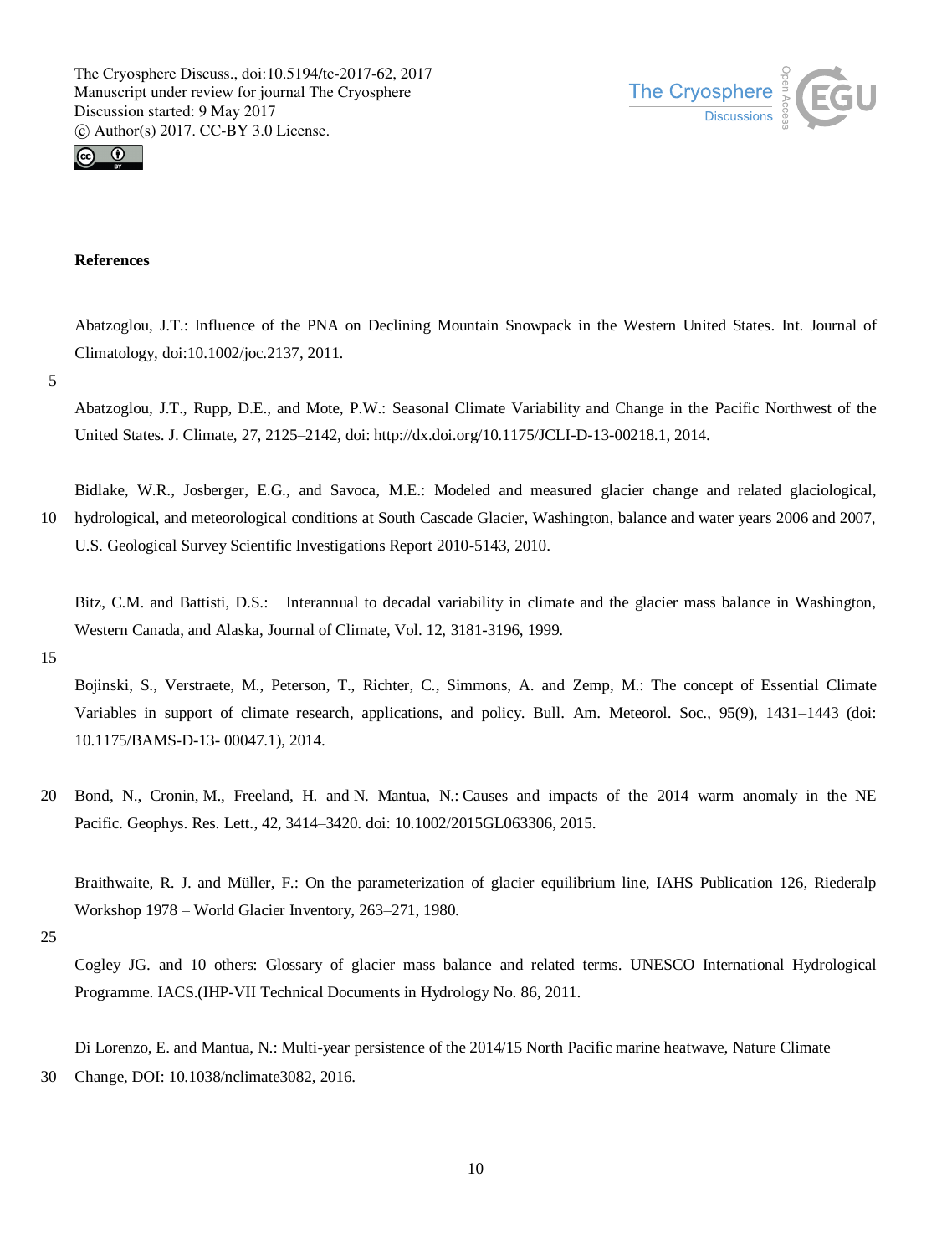![](_page_10_Picture_1.jpeg)

![](_page_10_Picture_2.jpeg)

Dyurgerov, M.: Substitution of long term mass balance data by measurements of one summer. Gletscherkd. Glazialgeol. 32: 177–184, 1996.

Elsner, M.M, Cuo L, Voisin, N., Deems, J., Hamlet, A.F., Vano, J.A., Mickelson, K.E.B., Lee, S.Y., Lettenmaier, D.P., 5 (2010) Implications of 21st century climate change for the hydrology of Washington State. Clim Change, 102(1–2):225–260.

Finn, C.A., Deszcz-Pan, M., and Bedrosian, P.A.: Helicopter electromagnetic data map ice thickness at Mount Adams and Mount Baker, Washington, USA.J. Glaciol. 58 (212): 1133–1143, http://dx.doi.org/10.3189/2012JoG11J098, 2012.

10 Fountain, A., Trabant, D., Bruggman, M.. Ommaney, C., and Monroe, D.: Glacier mass balance standards. EOS, 72(46): 511-514, 1991.

Grah, O. Beaulieu, J.: The effect of climate change on glacier ablation and baseflow support in the Nooksack River basin and implications on Pacific salmonid species protection and recovery. Climatic Change: DOI 10.1007/s10584-013-0747-y, 15 2013.

Granshaw, F., and Fountain, A: Glacier change (1958–1998) in the North Cascades National Park Complex,Washington, USA. J. Glaciol. 52(177): 251-256, 2006.

20 Josberger, E.G., Bidlake, W.R., March, R.S. and Kennedy, B.W.: Glacier mass-balance fluctuations in the Pacific Northwest and Alaska, USA, Annals of Glaciology, 46, 291-296, 2007.

Krimmel, R.M.: Water, Ice, Meteorological and Speed Measurements at South Cascade Glacier, Washington, 1999 Balance Year. USGS WRI-00-4265, 2001.

25

Mantua, N.J., Hare, S.R., Zhang, Y., Wallace, J.M., and Francis, R.C.: A Pacific interdecadal climate oscillation with impacts on salmon production. Bulletin American Meteorological Society, 78, 1069-1079, 1997.

Mote, P. W.: Trends in snow water equivalent in the Pacific Northwest and their climatic causes. Geophys. Res. Lett., 30, 30 1601, doi:10.1029/2003GL017258, 2003.

Mote, P., Hamlet, A., and Salathe, E.: Has spring snowpack decline in the Washington Cascades? Hydrol. Earth Syst. Sci. 12, 193-206, 2008.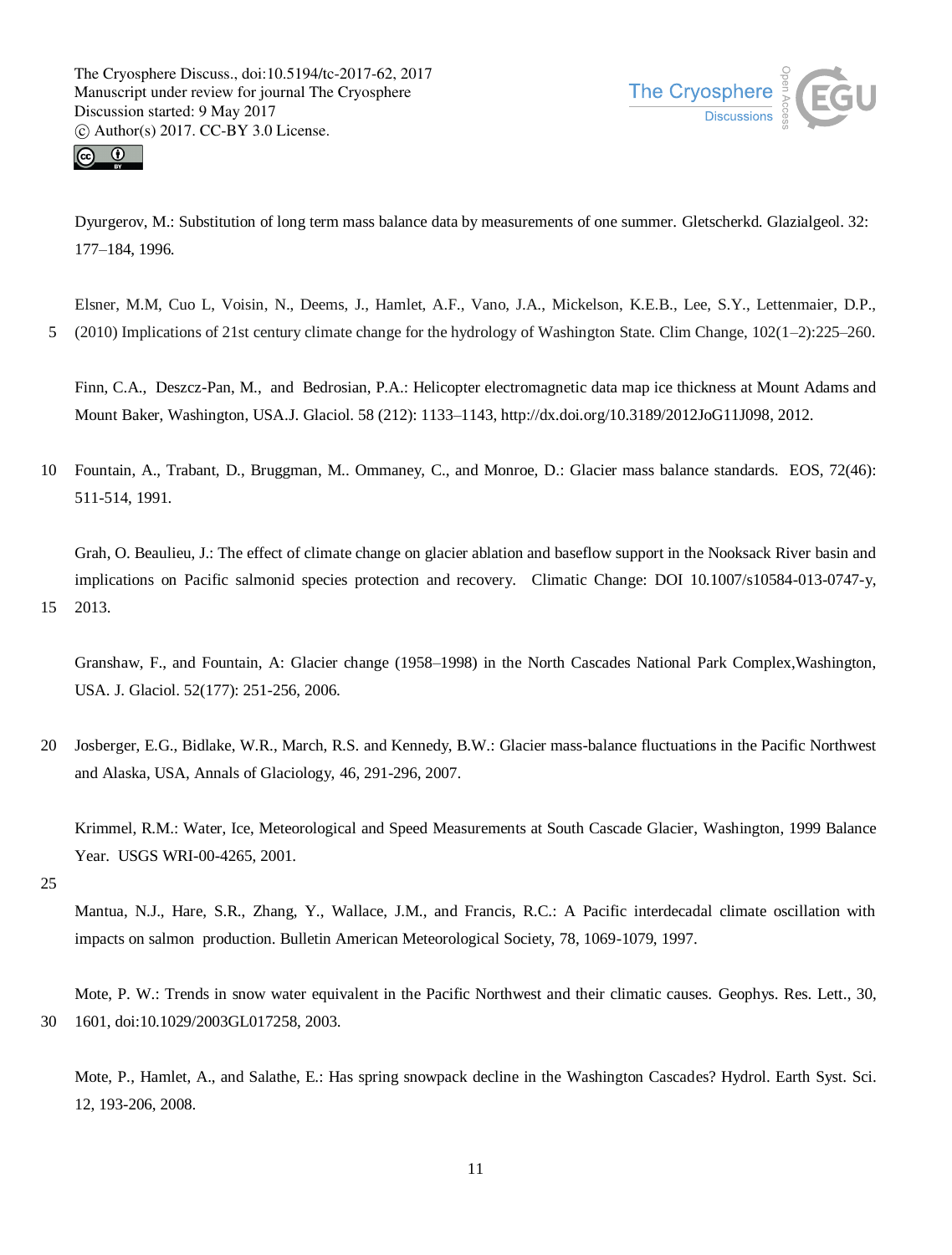![](_page_11_Picture_1.jpeg)

![](_page_11_Picture_2.jpeg)

Meier, M.F., and Post, A.: Recent variations in mass net budgets of glaciers in western North America. IAHS 58: 63-77, 1962.

Østrem, G.: The transient snowline and glacier mass balance in southern British Columbia and Alberta, Canada, Geogr. Ann. 5 A,55, 93–106, 1973.

Pelto, M.S.: The annual balance of North Cascade, Washington Glaciers measured and predicted using an activity index method. J. Glaciol., 34, 194-200, 1988.

10 Pelto, M.S.: Recent changes in glacier and alpine runoff in the North Cascades, Washington. Hydrol. Proc., 10, 1173-1180, 1996.

Pelto, M.S.: Reply to comments of Meier and others on "Annual net balance. of North Cascade glaciers 1984-1994" by M. S. Pelto. J. Glaciol,. 43(143), 193-196, 1997.

15

Pelto, M.S.: The impact of sampling density on glacier mass balance determination. Hydrol. Proc. 14: 3215-3225, 2000.

```
Pelto, M.S.: The Current Disequilibrium of North Cascades glaciers. Hydrol. Processes. 20, 769-779, 2006.
```
20 Pelto, M.S.: Impact of Climate Change on North Cascade Alpine Glaciers, and Alpine Runoff. Northwest Science, 82, 65- 75, 2008.

Pelto, M.S.: Glacier annual balance measurement, forecasting and climate correlations, North Cascades, Washington 1984– 2006. The Cryosphere 2, 13-21, 2009.

25

Pelto, M.S.: Forecasting Temperate Alpine Glacier Survival from Accumulation Zone Observations. The Cryosphere, 3, 323-350, 2010.

Pelto, M.S.: Climate Driven Retreat of Mount Baker Glaciers and Changing Water Resouorces, Springer Briefs in Climate 30 Studies, Springer, 2015.

Pelto, M.S. and Brown, C.: Mass balance loss of Mount Baker, Washington glaciers 1990–2010. Hydrological Proc. 26(17), 2601–2607, 2012.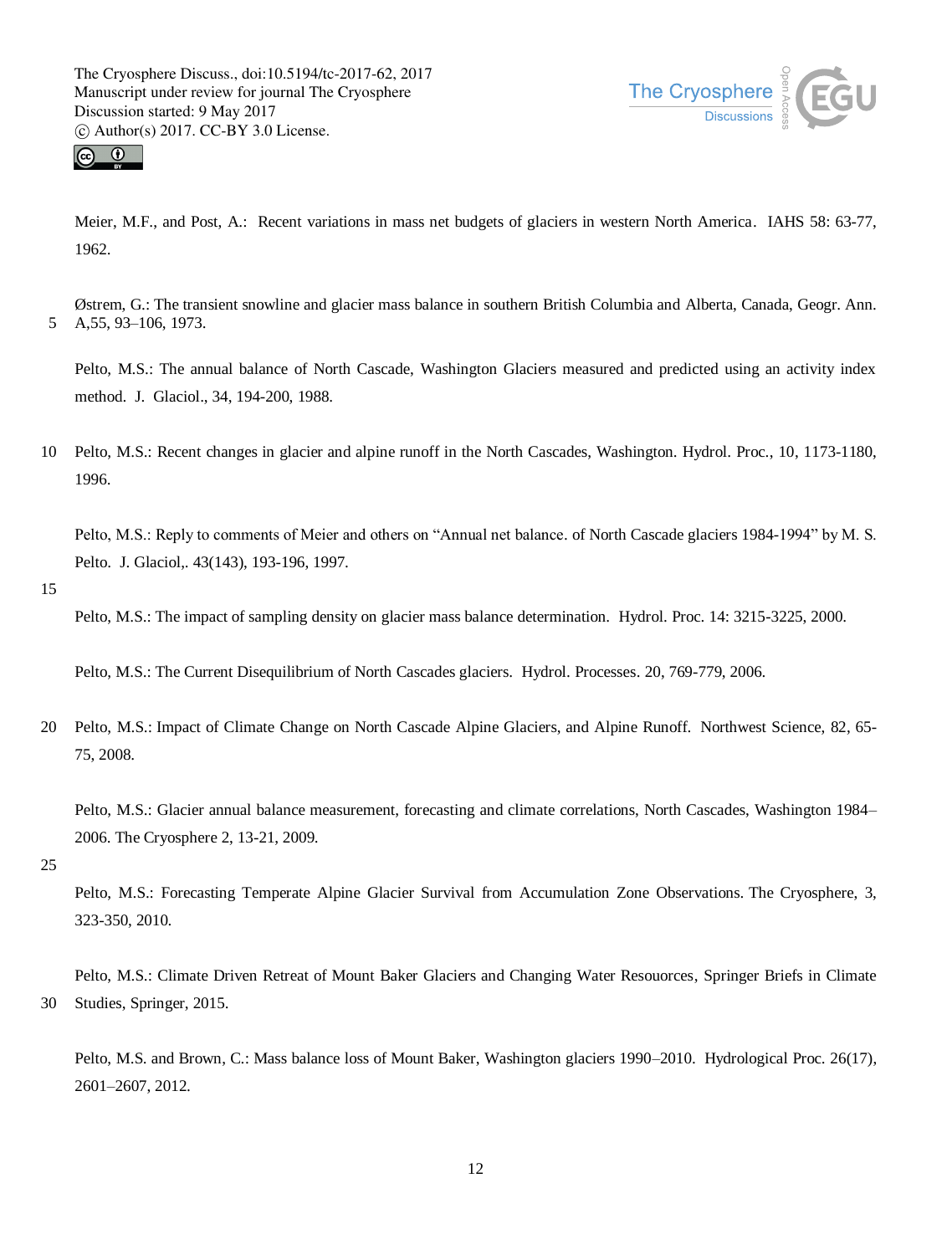![](_page_12_Picture_1.jpeg)

![](_page_12_Picture_2.jpeg)

Pelto, M.S. and Hedlund, C.: The terminus behavior and response time of North Cascade glaciers. J. Glaciol. 47, 497-506, 2001.

Pelto, M. and Riedel, J.: The spatial and temporal variation of mass balance on North Cascade glaciers. Hydrological Proc., 5 15, 3461-3472, 2001.

Post, A., Richardson, D., Tangborn, W.V., and Rosselot, F.L.: Inventory of glaciers in The North Cascades, Washington. US Geological Survey Prof. Paper, 705-A, 1971.

10 Rabatel, A., Dedieu, J., Thibert, E., Letreguilly, A., and Vincent, C.: Twenty-five years of equilibrium-line altitude and mass balance reconstruction on the Glacier Blanc, French Alps (1981-2005), using remote-sensing method and meteorological data. J. Glaciol. 54, 307-314, 2008.

Racoviteanu A, Williams M. and Barry R.: Optical remote sensing of glacier characteristics: A review with focus on the 15 Himalaya. Sensors, 8(5), 3355–3383, doi: 10.3390/s8053355, 2008.

Rasmussen, L.A.: South Cascade Glacier mass balance, 1935–2006. Ann. Glaciol. 50, 215–220, 2009.

Shea, J.M., Moore, R.D. and Stahl, K.: Derivation of melt factors from glacier mass balance records in western Canada. 20 Journal of Glaciology 55 (189), 123-130, doi:10.3189/002214309788608886, 2009.

Stahl, K. and Moore, D.: Influence of watershed glacier coverage on summer streamflow in British Columbia, Canada. Water Resour. Res., 42, W06201 (doi: 10.1029/2006WR005022), 2006.

25 WGMS: Glacier Mass Balance Bulletin No. 9 (2004–2005). Haeberli, W., Hoelzle M. and Zemp, M. (eds.). ICSU(FAGS)/IUGG(IACS)/UNEP/UNESCO/WMO, World Glacier Monitoring Service, University of Zurich, 2007.

WGMS: Glacier Mass Balance Bulletin No. 10 (2006–2007). Haeberli, W., Gartner-Roer, I. Hoelzle M. Paul, F. and Zemp, M. (eds.). CSU(FAGS)/IUGG(IACS)/UNEP/UNESCO/WMO, World Glacier Monitoring Service, University of Zurich, 30 2009.

WGMS: Glacier Mass Balance Bulletin No. 11 (2008–2009). Zemp, M., Nussbaumer, S. U., GärtnerRoer, I., Hoelzle, M., Paul, F., and Haeberli, W. (eds.), ICSU(WDS)/IUGG(IACS)/UNEP/UNESCO/WMO, World Glacier Monitoring Service, Zurich, Switzerland, 2011.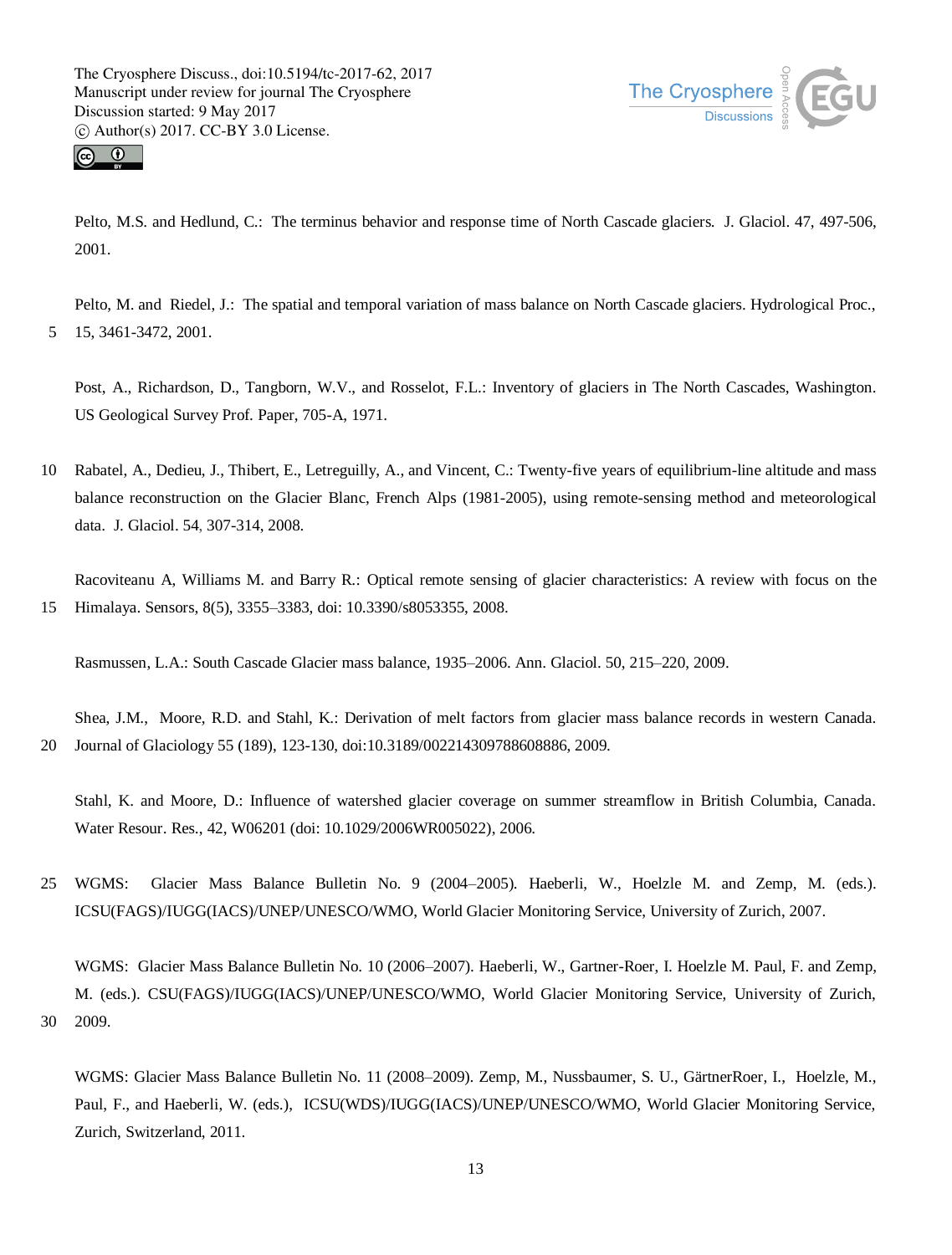![](_page_13_Picture_1.jpeg)

![](_page_13_Picture_2.jpeg)

WGMS: Global Glacier Change Bulletin No. 1 (2012-2013). Editors; Zemp, M., Gärtner-Roer, I., Nussbaumer, S.U., Hüsler, F., Machguth, H., Mölg, N., Paul F., and Hoelzle, M. (eds.), ICSU(WDS)/IUGG(IACS)/UNEP/UNESCO/WMO, World Glacier Monitoring Service, Zurich, Switzerland,2015.

5

WGMS: http://wgms.ch/latest-glacier-mass-balance-data/, WGMS online, available from WGSM, 2017.

Wolter, K., and Timlin, M.: El Niño/Southern Oscillation behaviour since 1871 as diagnosed in an extended multivariate ENSO index. Intl. J. Climatology, 31, 1074-1087, 2011.

10

Zemp, M., Hoelzle, M. and Haeberli W.: Six decades of glacier mass-balance observations: a review of the worldwide monitoring network. Ann. Glaciol., 50(50), 101–111 (doi: 10.3189/ 172756409787769591), 2009.

Zemp, M., and 16 others: Historically unprecedented global glacier decline in the early 21st century. Journal of Glaciology, 15 61 (228), p. 745-762. doi: 10.3189/2015JoG15J017, 2015.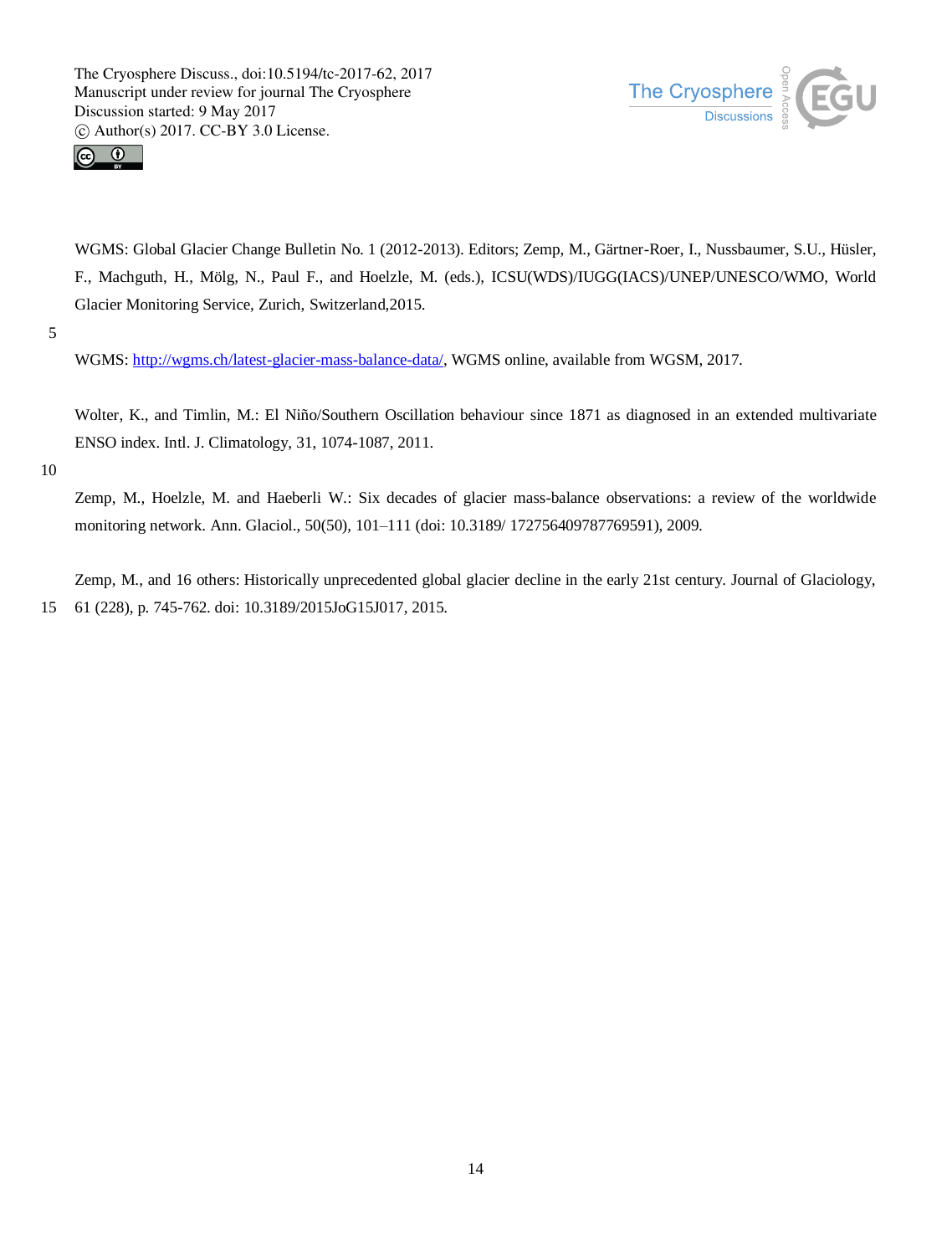![](_page_14_Picture_1.jpeg)

![](_page_14_Figure_2.jpeg)

| <b>GLACIER</b> | <b>ASPECT</b> | AREA<br>(km2) | <b>ACCUMULATION</b> | TO DIVIDE  | ELEVATION (m) |  |
|----------------|---------------|---------------|---------------------|------------|---------------|--|
| Columbia       | <b>SSE</b>    | 0.9           | DS, DW, AV          | 15 km west | 1750-1450     |  |
| Daniels        | E             | 0.4           | DS, WD              | 1 km east  | 2230-1970     |  |
| Easton         | <b>SSE</b>    | 2.9           | <b>DS</b>           | 75 km west | 2900-1700     |  |
| Foss           | <b>NE</b>     | 0.4           | <b>DS</b>           | At divide  | 2100-1840     |  |
| Ice Worm       | <b>SE</b>     | 0.1           | DS, AV              | 1 km east  | 2100-1900     |  |
| Lower Curtis   | S             | 0.8           | DS, WD              | 55 km west | 1850-1460     |  |
| Lynch          | N             | 0.7           | DS, WD              | At divide  | 2200-1950     |  |
| Rainbow        | <b>ENE</b>    | 1.6           | DS, AV              | 70 km west | 2040-1310     |  |
| <b>Sholes</b>  | N             | 0.9           | <b>DS</b>           | 70 km west | 2070-1630     |  |
| Yawning        | N             | 0.2           | DS                  | At divide  | 2100-1880     |  |

**Table 1. The geographic characteristics of the nine glaciers where annual balance has been monitored annually (Figure 2). Accumulation sources: wind drifting = WD, avalanche accumulation = AV, direct snowfall = DS.**

5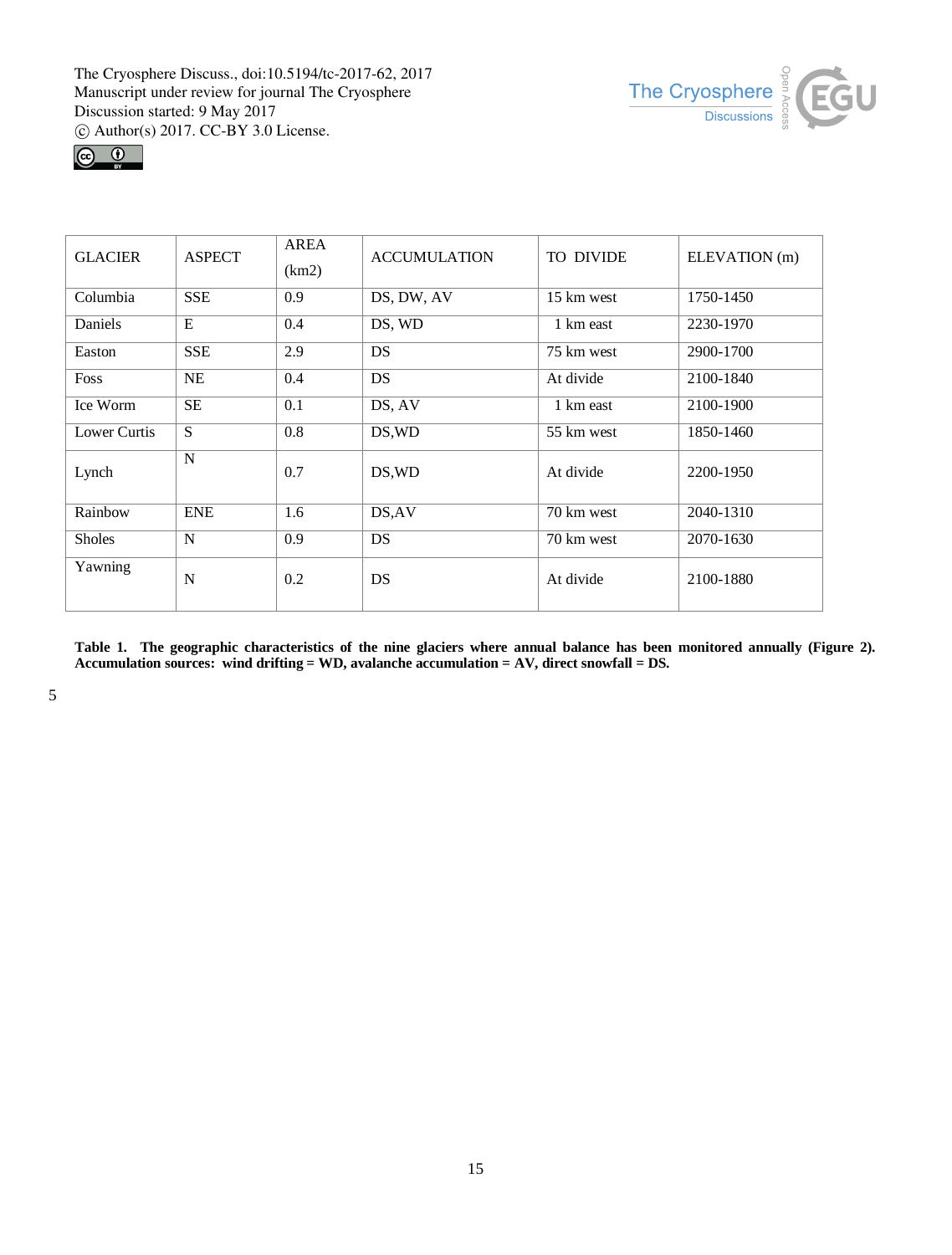![](_page_15_Picture_1.jpeg)

![](_page_15_Picture_2.jpeg)

|                  | Colum-  | Daniels  | Easton  | Foss    | Ice     | Lower   | Lynch             | Rainbow | Yawning | Sholes  | $\overline{\text{South}}$ |
|------------------|---------|----------|---------|---------|---------|---------|-------------------|---------|---------|---------|---------------------------|
|                  | bia     |          |         |         | Worm    | Curtis  |                   |         |         |         | Cascade                   |
| 1984             | 0.21    | 0.11     |         | 0.51    | 0.86    | 0.39    | 0.33              | 0.58    | 0.09    |         | 0.12                      |
| 1985             | $-0.31$ | $-0.51$  |         | $-0.69$ | $-0.75$ | $-0.16$ | $-0.22$           | 0.04    | $-0.23$ |         | $-1.2$                    |
| 1986             | $-0.2$  | $-0.36$  |         | 0.12    | $-0.45$ | $-0.22$ | $-0.07$           | 0.2     | $-0.1$  |         | $-0.71$                   |
| 1987             | $-0.63$ | $-0.87$  |         | $-0.38$ | $-1.39$ | $-0.56$ | $-0.3$            | $-0.26$ | $-0.47$ |         | $-2.56$                   |
| 1988             | 0.14    | $-0.15$  |         | 0.23    | $-0.24$ | $-0.06$ | 0.17              | 0.43    | $-0.06$ |         | $-1.64$                   |
| 1989             | $-0.09$ | $-0.37$  |         | 0.09    | $-0.67$ | $-0.29$ | 0.03              | $-0.24$ | $-0.19$ |         | $-0.71$                   |
| 1990             | $-0.06$ | $-0.68$  | $-0.58$ | $-0.27$ | $-0.92$ | $-0.51$ | $-0.12$           | $-0.46$ | $-0.32$ | $-0.32$ | $-0.73$                   |
| 1991             | 0.38    | $-0.07$  | 0.41    | 0.3     | 0.63    | 0.04    | 0.36              | 0.44    | 0.23    | 0.48    | $-0.2$                    |
| 1992             | $-1.85$ | $-1.7$   | $-1.67$ | $-1.92$ | $-2.23$ | $-1.76$ | $-1.38$           | $-1.65$ | $-2.06$ | $-1.88$ | $-2.01$                   |
| 1993             | $-0.9$  | $-0.83$  | $-1.01$ | $-0.73$ | $-1.02$ | $-0.48$ | $-0.62$           | $-0.8$  | $-0.66$ | $-0.96$ | $-1.23$                   |
| 1994             | $-0.96$ | $-0.45$  | $-0.92$ | $-0.68$ | $-1.23$ | $-0.55$ | $-0.4$            | $-0.72$ | $-0.62$ | $-0.88$ | $-1.02$                   |
| 1995             | $-0.45$ | 0.24     | $-0.31$ | 0.31    | 0.47    | $-0.21$ | 0.18              | $-0.2$  | $-0.26$ | $-0.25$ | $-0.69$                   |
| 1996             | $-0.62$ | 0.45     | 0.22    | 0.34    | 0.57    | $-0.18$ | 0.53              | 0.12    | 0.34    | 0.06    | $\overline{0.1}$          |
| 1997             | 0.35    | 0.88     | 0.53    | 0.5     | 0.76    | 0.27    | 0.62              | 0.51    | 0.5     | 0.42    | 0.63                      |
| 1998             | $-1.46$ | $-1.82$  | $-1.87$ | $-1.95$ | $-1.64$ | $-1.38$ | $-1.97$           | $-1.49$ | $-2.03$ | $-1.56$ | $-1.8$                    |
| 1999             | 1.75    | 1.52     | 1.61    | 1.56    | 2.15    | 1.55    | 1.45              | 1.84    | 1.63    | 1.76    | 1.02                      |
| 2000             | 0.4     | $-0.25$  | $-0.1$  | $-0.1$  | $-0.33$ | $-0.25$ | $-0.24$           | 0.15    | $-0.18$ | $-0.08$ | 0.38                      |
| 2001             | $-1.52$ | $-1.75$  | $-1.93$ | $-1.92$ | $-2.15$ | $-1.88$ | $-1.82$           | $-1.71$ | $-1.94$ | $-1.83$ | $-1.57$                   |
| 2002             | 0.6     | $-0.18$  | 0.18    | 0.1     | 0.05    | 0.13    | $-0.13$           | 0.12    | 0.26    | 0.21    | 0.55                      |
| 2003             | $-1.17$ | $-1.52$  | $-0.98$ | $-1.35$ | $-1.4$  | $-1.25$ | $-1.2$            | $-0.98$ | $-1.85$ | $-1.12$ | $-2.1$                    |
| 2004             | $-1.83$ | $-2.13$  | $-1.06$ | $-1.94$ | $-2$    | $-1.51$ | $-1.98$           | $-1.67$ | $-1.78$ | $-1.86$ | $-1.65$                   |
| 2005             | $-3.21$ | $-2.9$   | $-2.45$ | $-3.12$ | $-2.85$ | $-2.75$ | $-2.62$           | $-2.65$ | $-3.02$ | $-2.84$ | $-2.45$                   |
| 2006             | $-0.98$ | $-1.25$  | $-0.79$ | $-1.02$ | $-1.35$ | $-1.06$ | $-1.05$           | $-0.61$ | $-0.93$ | $-0.71$ | $-1.45$                   |
| $\frac{1}{2007}$ | $-0.37$ | $0.12\,$ | 0.26    | $-0.38$ | $-0.62$ | $-0.4$  | $\overline{0.07}$ | $0.2\,$ | $-0.13$ | 0.29    | $-0.21$                   |
| 2008             | 0.96    | 0.41     | 0.45    | 0.18    | $-0.1$  | 0.12    | 0.51              | 0.65    | 0.2     | 0.48    | $-0.3$                    |
| 2009             | $-0.9$  | $-1.35$  | $-2.06$ | $-2.02$ | $-1.56$ | $-2.15$ | $-1.82$           | $-1.98$ | $-1.62$ | $-2.68$ | $-1.86$                   |
| 2010             | $-0.21$ | $-0.26$  | 0.68    | $-0.11$ | $-0.38$ | $-0.44$ | $-0.34$           | 0.76    | 0.94    | 0.17    | $-0.81$                   |
| 2011             | 1.47    | 1.06     | 1.15    | 1.3     | 1.34    | 0.94    | 0.98              | 1.64    | 1.22    | 1.45    | 1.21                      |
| 2012             | 0.38    | 0.75     | $-0.16$ | 0.25    | 0.15    | $-0.38$ | 0.51              | 0.42    | 0.34    | $-0.12$ | 0.19                      |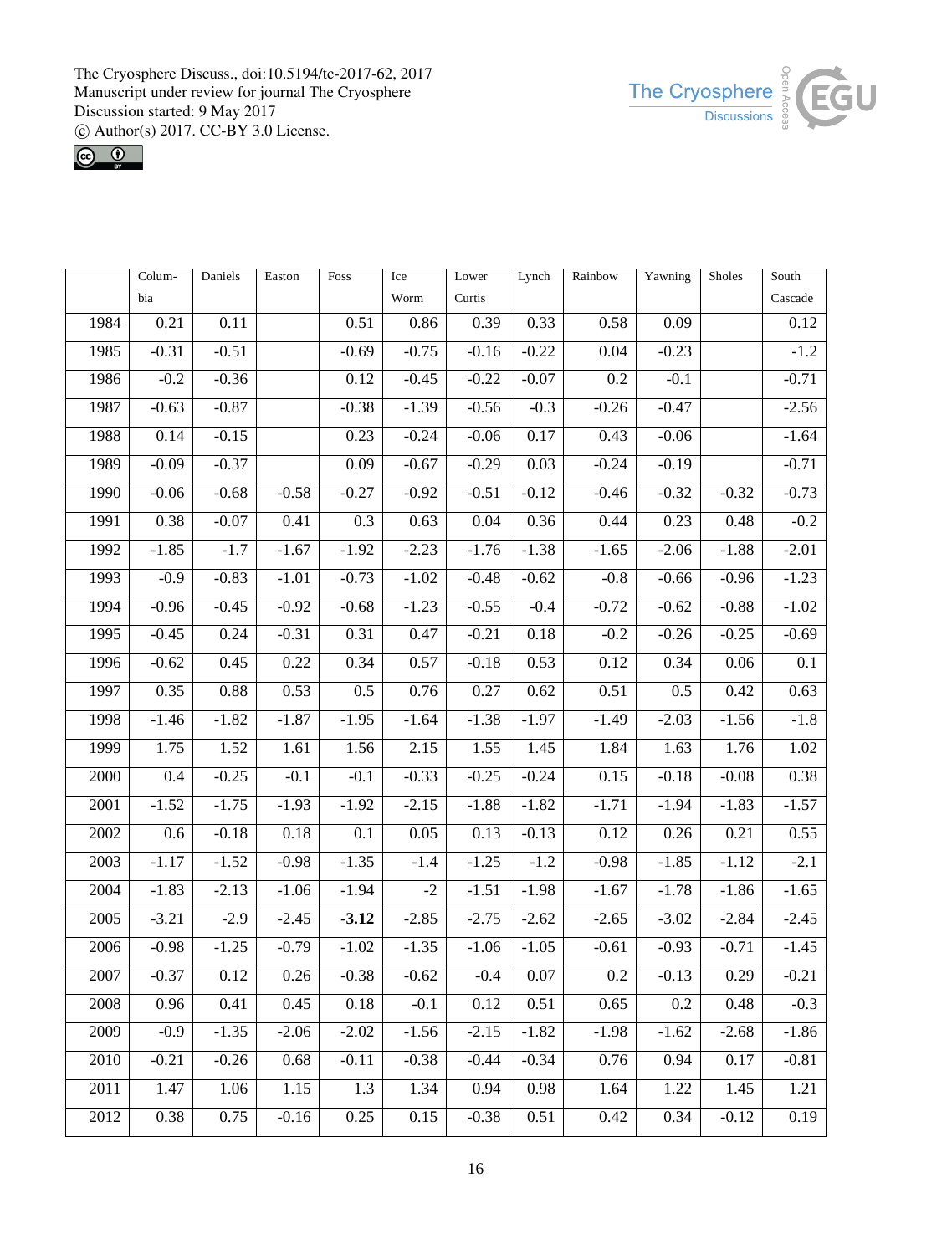![](_page_16_Picture_1.jpeg)

![](_page_16_Figure_2.jpeg)

| 2013 | $-0.78$ | $-0.15$ | $-1.58$ | $-0.5$  | $-0.76$ | $-0.85$ | $-0.4$  | $-1.85$ | $-1.15$ | $-1.7$  |         |
|------|---------|---------|---------|---------|---------|---------|---------|---------|---------|---------|---------|
| 2014 | $-0.5$  | $-0.8$  | $-1.3$  |         | $-0.62$ | $-1.35$ | $-1.12$ | $-1.94$ | $-1.53$ | $-1.65$ |         |
| 2015 | $-3.48$ | $-3.08$ | $-2.78$ |         | $-3.25$ | $-3.40$ | $-2.85$ | $-3.45$ | $-3.05$ | $-3.36$ |         |
| Mean | $-0.40$ | $-0.48$ | $-0.53$ | $-0.44$ | $-0.57$ | $-0.55$ | $-0.39$ | $-0.36$ | $-0.50$ | $-0.60$ | $-0.77$ |
|      |         |         |         |         |         |         |         |         |         |         |         |

**Table 2 Annual mass balance of North Cascades glaciers 1984-2015. South Cascade Glacier observed by the USGS, all others by the NCGCP.**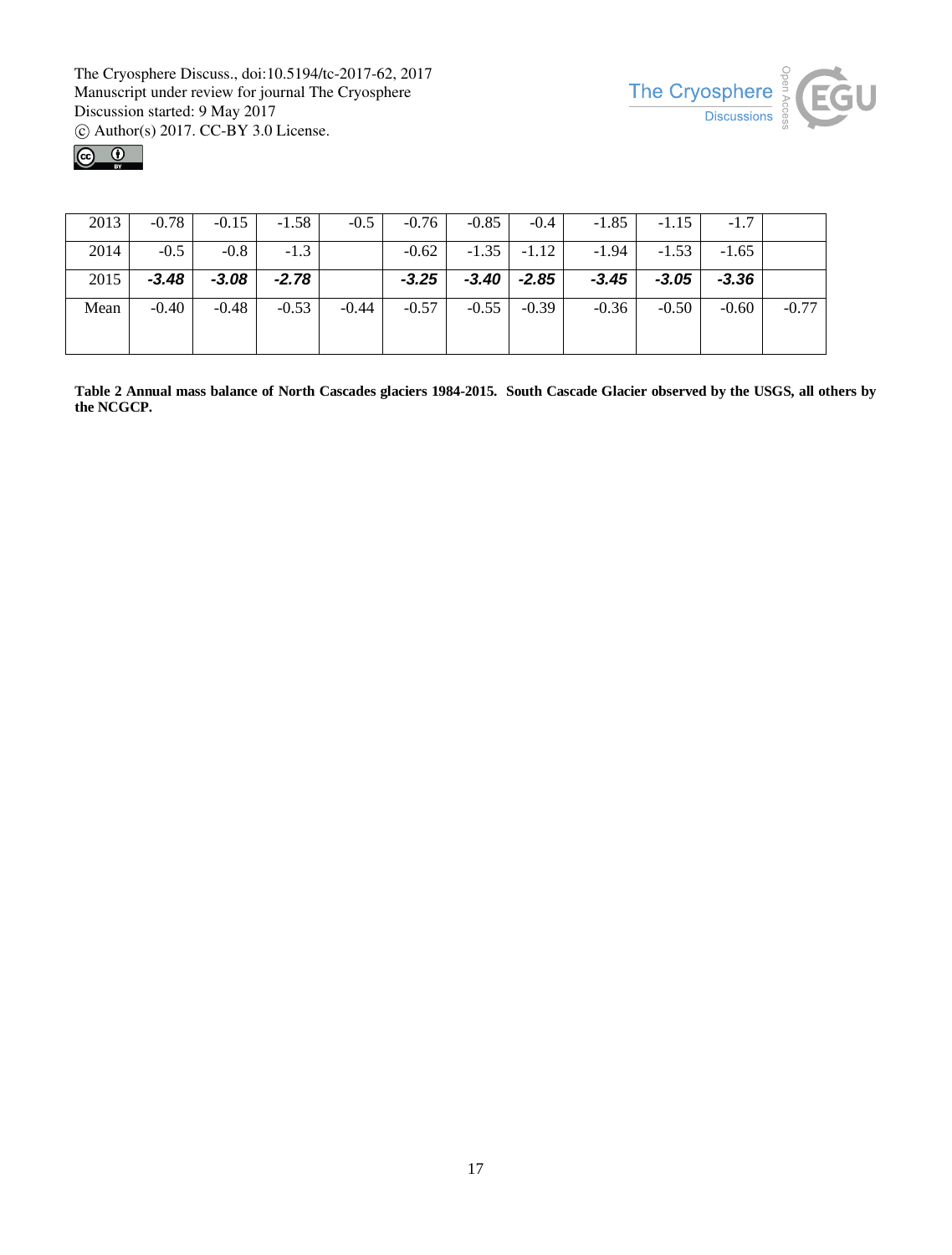![](_page_17_Picture_1.jpeg)

![](_page_17_Figure_2.jpeg)

|               | <b>Daniels</b> | <b>Easton</b> | <b>Foss</b> | <b>Ice</b> | Lower         | Lynch | <b>Rainbow</b> | Yawning | <b>Sholes</b> |                |
|---------------|----------------|---------------|-------------|------------|---------------|-------|----------------|---------|---------------|----------------|
|               |                |               |             | Worm       | <b>Curtis</b> |       |                |         |               | <b>Cascade</b> |
| Columbia      | 0.90           | 0.88          | 0.92        | 0.89       | 0.92          | 0.90  | 0.91           | 0.92    | 0.90          | 0.83           |
| Daniels       | 1.00           | 0.87          | 0.95        | 0.94       | 0.91          | 0.97  | 0.88           | 0.93    | 0.88          | 0.86           |
| Easton        | 0.87           | 1.00          | 0.92        | 0.90       | 0.93          | 0.90  | 0.98           | 0.95    | 0.98          | 0.89           |
| Foss          | 0.95           | 0.92          | 1.00        | 0.94       | 0.97          | 0.98  | 0.93           | 0.95    | 0.94          | 0.82           |
| Ice Worm      | 0.94           | 0.90          | 0.94        | 1.00       | 0.93          | 0.92  | 0.89           | 0.91    | 0.91          | 0.87           |
| Lower         | 0.91           | 0.93          | 0.97        | 0.97       | 1.00          | 0.95  | 0.94           | 0.94    | 0.96          | 0.81           |
| Curtis        |                |               |             |            |               |       |                |         |               |                |
| Lynch         | 0.97           | 0.90          | 0.98        | 0.98       | 0.95          | 1.00  | 0.91           | 0.94    | 0.93          | 0.80           |
| Rainbow       | 0.88           | 0.98          | 0.93        | 0.93       | 0.94          | 0.91  | 1.00           | 0.96    | 0.98          | 0.80           |
| Yawning       | 0.93           | 0.95          | 0.95        | 0.95       | 0.94          | 0.94  | 0.96           | 1.00    | 0.94          | 0.82           |
| <b>Sholes</b> | 0.88           | 0.98          | 0.94        | 0.91       | 0.96          | 0.93  | 0.98           | 0.94    | 1.00          | 0.91           |
| South         | 0.86           | 0.89          | 0.82        | 0.87       | 0.81          | 0.80  | 0.80           | 0.82    | 0.91          | 1.00           |
| Cascade       |                |               |             |            |               |       |                |         |               |                |

**Table 3. Cross-correlation of annual balance on North Cascade glaciers 1984-2014, except for Sholes Glacier and Easton Glacier 1990-2014. South Cascade Glacier observed by the USGS 1985-2012, all other glaciers data from NCGCP.**

5

|           | <b>Winter PPT</b><br>$($ Nov-<br><b>March</b> ) | April-1<br><b>SWE</b> | <b>SWE/PPT</b> | <b>Ablation</b><br><b>Season</b><br><b>Temperature</b><br>(May-Sept.) | <b>Summer</b><br><b>Temperature</b><br>(June-Sept.) | Freezing<br>Level<br>(Nov.-March) |
|-----------|-------------------------------------------------|-----------------------|----------------|-----------------------------------------------------------------------|-----------------------------------------------------|-----------------------------------|
| 2015      | 2.62                                            | 0.52                  | 0.19           | 18.14                                                                 | 18.83                                               | 1644                              |
| 1950-2015 | 2.5                                             | 1.14                  | 0.46           | 15.94                                                                 | 16.86                                               | 1077                              |
| 1984-2015 | 2.51                                            | 1.05                  | 0.41           | 16.16                                                                 | 17.1                                                | 1144                              |

**Table 4. Comparison of 2015 climate conditions to average conditions.**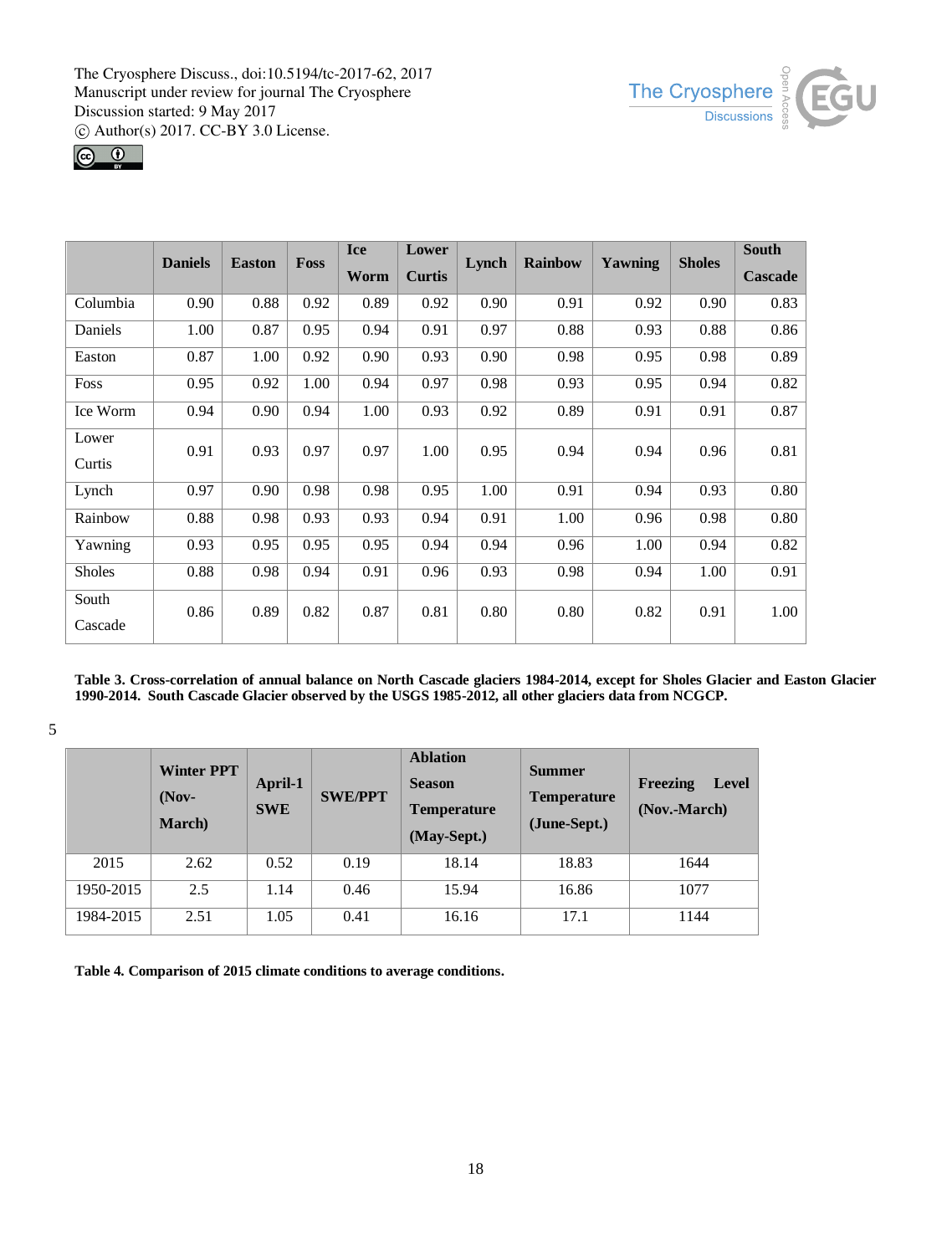![](_page_18_Picture_1.jpeg)

![](_page_18_Picture_2.jpeg)

|   | <b>PDO-W</b> | <b>PDO-S</b> | PDO-A | ENSO- | <b>ENSO-S</b> | <b>ENSO-</b> | <b>COMB-</b> | <b>COMB-</b> | COMB- |
|---|--------------|--------------|-------|-------|---------------|--------------|--------------|--------------|-------|
|   |              |              |       | W     |               | A            | W            | S            | A     |
|   | 2015         | 1997         | 2015  | 1998  | 1987          | 1998         | 1998         | 1997         | 1987  |
| 2 | 1987         | 1987         | 1993  | 1987  | 1997          | 1987         | 1987         | 1993         | 2015  |
| 3 | 2003         | 2015         | 2003  | 1992  | 2015          | 1992         | 2015         | 1987         | 1998  |
| 4 | 1998         | 1992         | 1987  | 1995  | 1992          | 2015         | 2003         | 2015         | 1993  |
|   | 1988         | 1995         | 1994  | 1988  | 1993          | 1993         | 1988         | 1992         | 1992  |

**Table 5. Ranking of mean PDO, ENSO and PDO+ENSO for 1984-2015 for summer (S), winter (W) and annual (A).**

5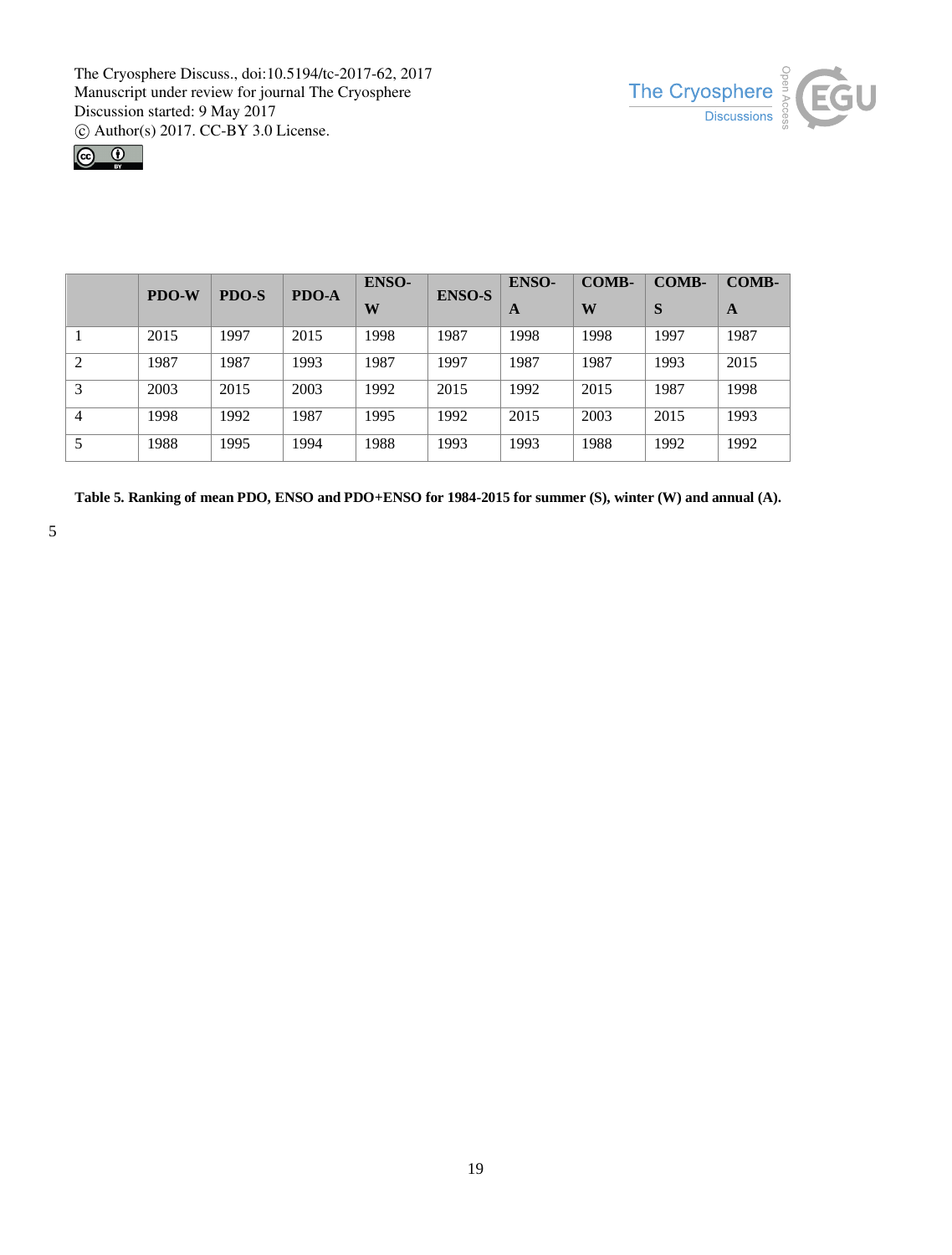![](_page_19_Picture_1.jpeg)

![](_page_19_Picture_2.jpeg)

![](_page_19_Figure_3.jpeg)

**Figure 1. Base map of the North Cascades indicating glacier observed in detail by the North Cascade Glacier Climate Project.**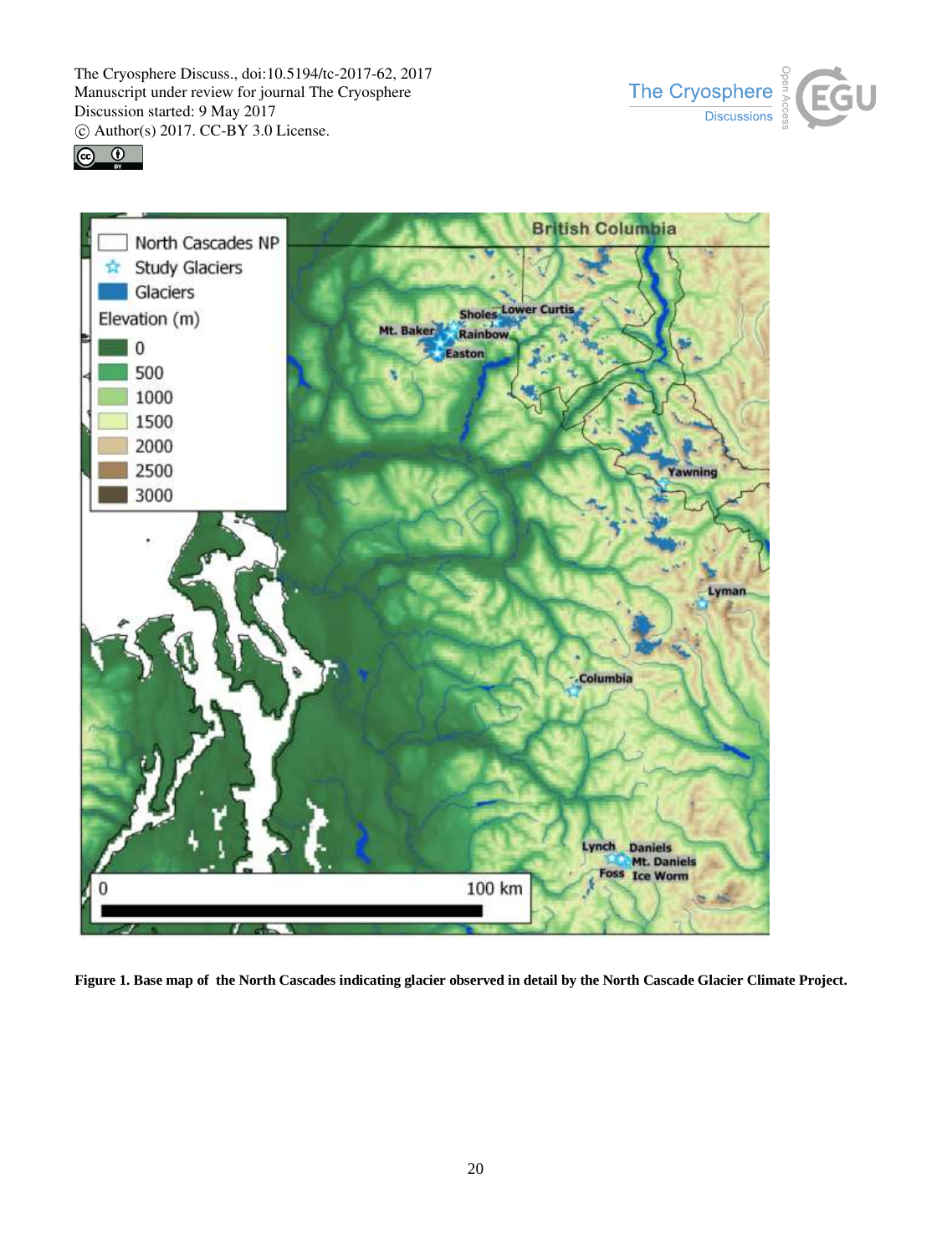![](_page_20_Picture_1.jpeg)

![](_page_20_Figure_2.jpeg)

![](_page_20_Figure_3.jpeg)

**Figure 2. Mean November-March freezing level determined by the North American Freezing Level Tracker for 1948-2016.**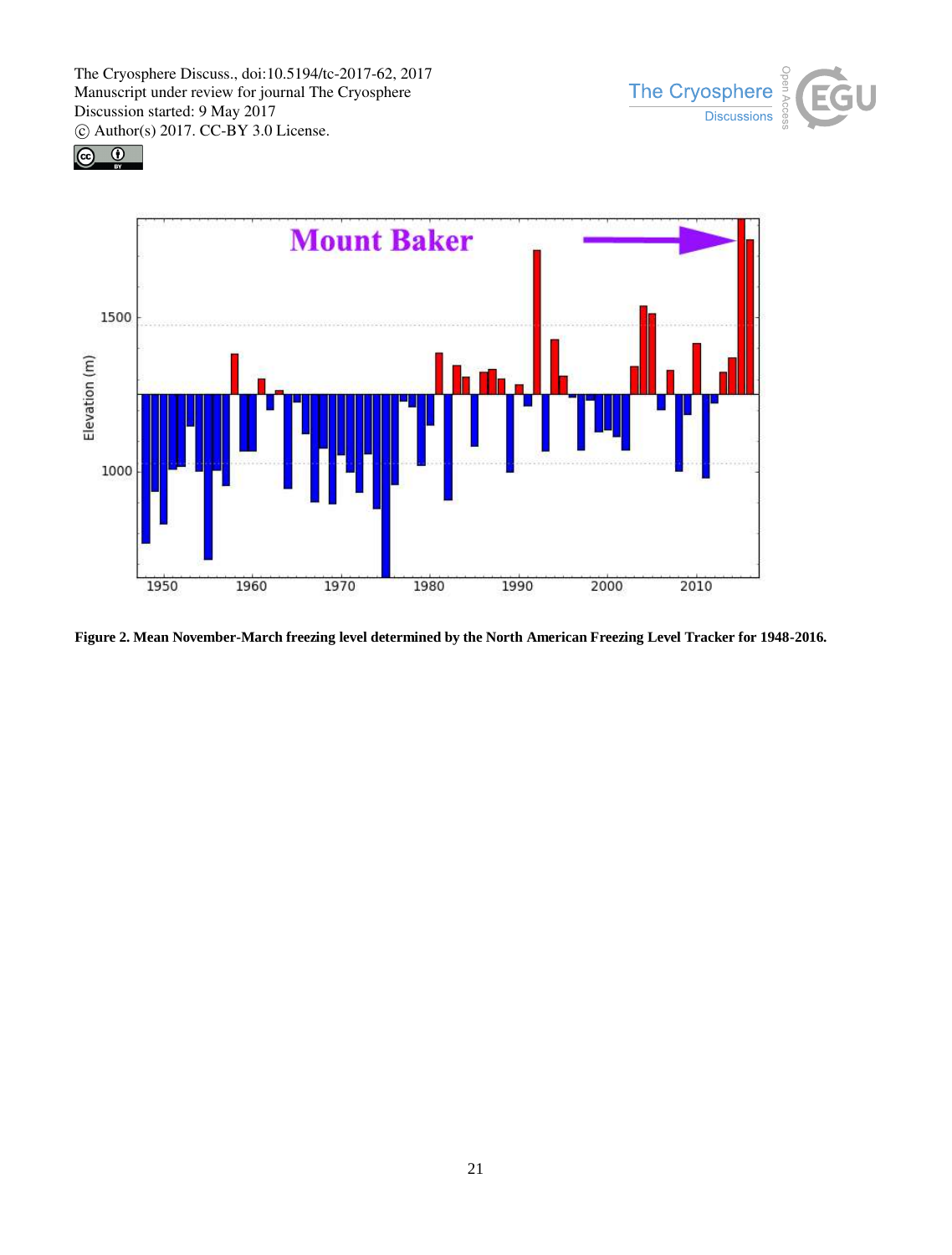![](_page_21_Picture_1.jpeg)

![](_page_21_Figure_2.jpeg)

![](_page_21_Figure_3.jpeg)

**Figure 3. Mean annual balance of North Cascade glaciers, indicating the similar annual response to climate forcing.**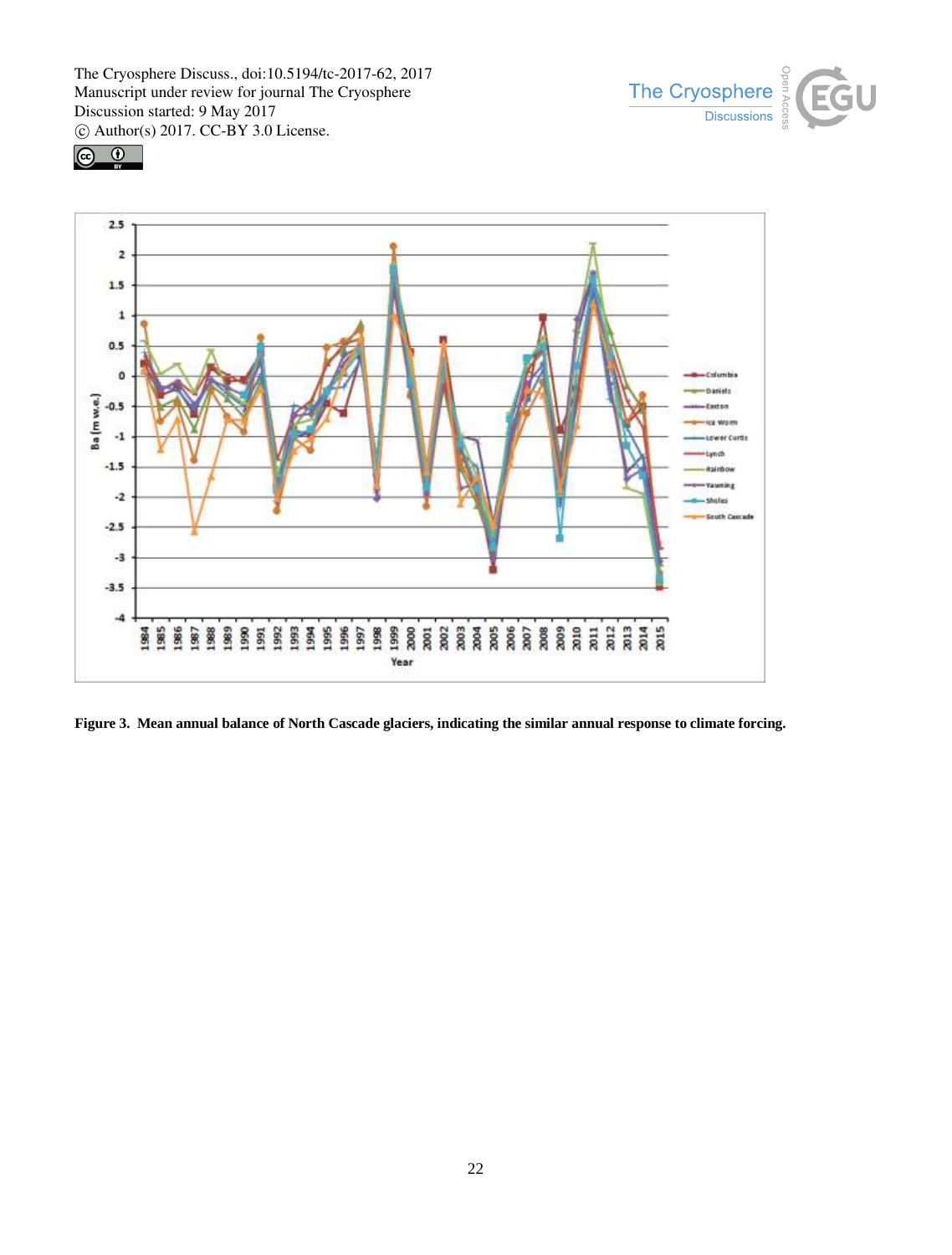![](_page_22_Picture_1.jpeg)

![](_page_22_Figure_2.jpeg)

![](_page_22_Figure_3.jpeg)

**Figure 4. Relationship between annual balance and accumulation are ration on North Cascade glaciers.**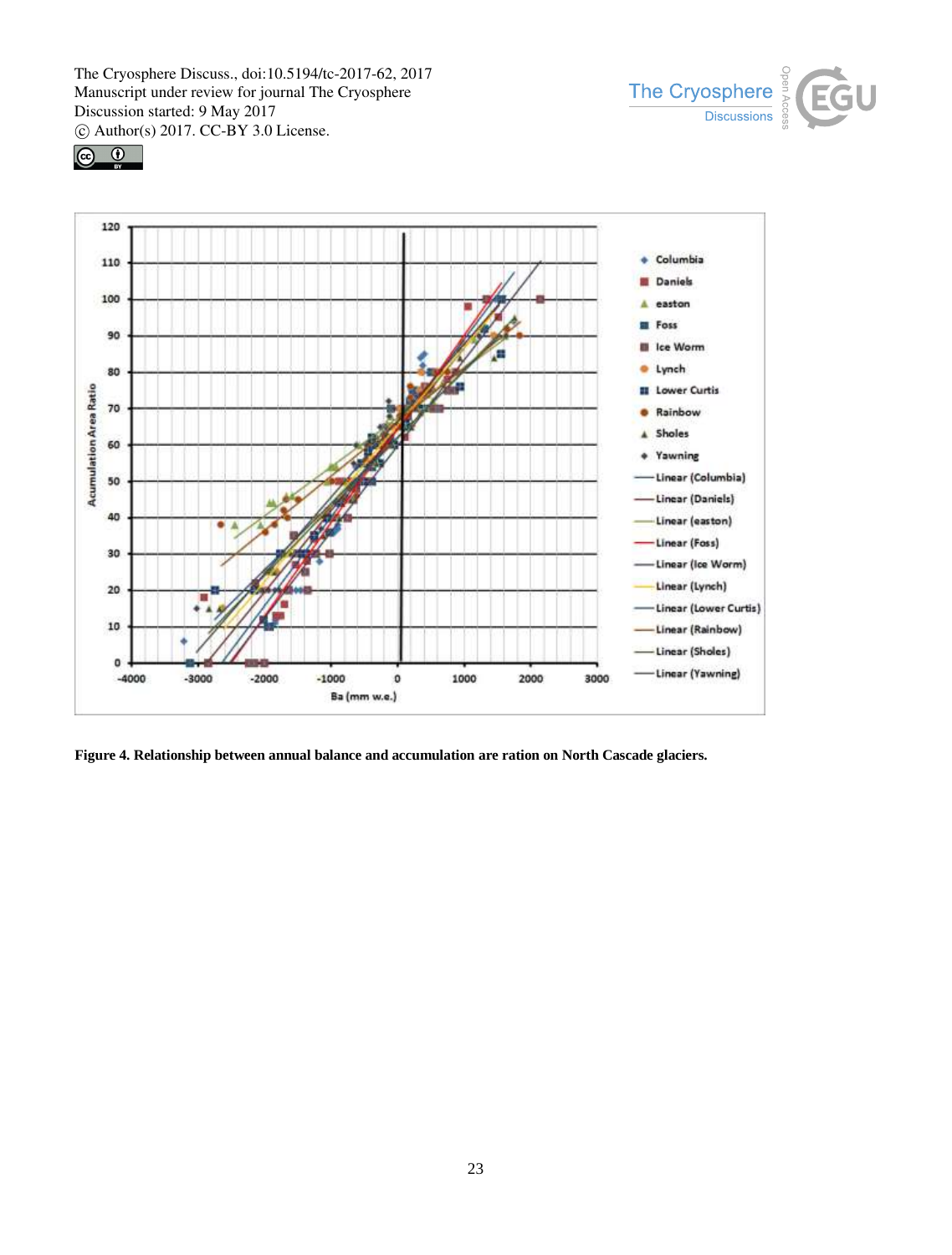![](_page_23_Picture_1.jpeg)

![](_page_23_Picture_2.jpeg)

![](_page_23_Figure_3.jpeg)

**Figure 5. Map of the accumulation area on Mount Baker in 2009, used to determine AAR.**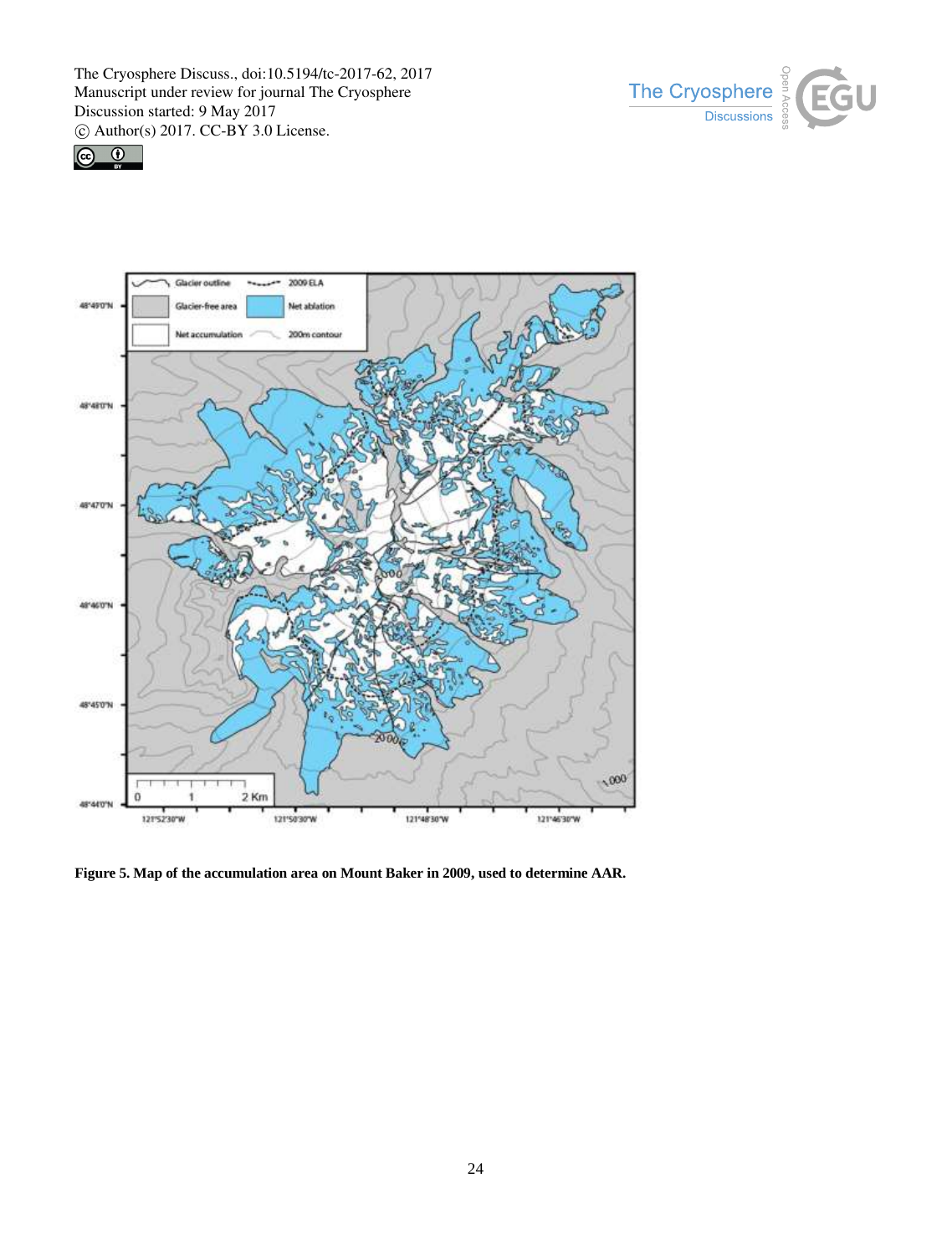![](_page_24_Picture_1.jpeg)

![](_page_24_Figure_2.jpeg)

![](_page_24_Figure_3.jpeg)

**Figure 6. Cumulative mass balance for North Cascade glaciers observed by NCGCP and the WGMS Global reference glacier group.** 

5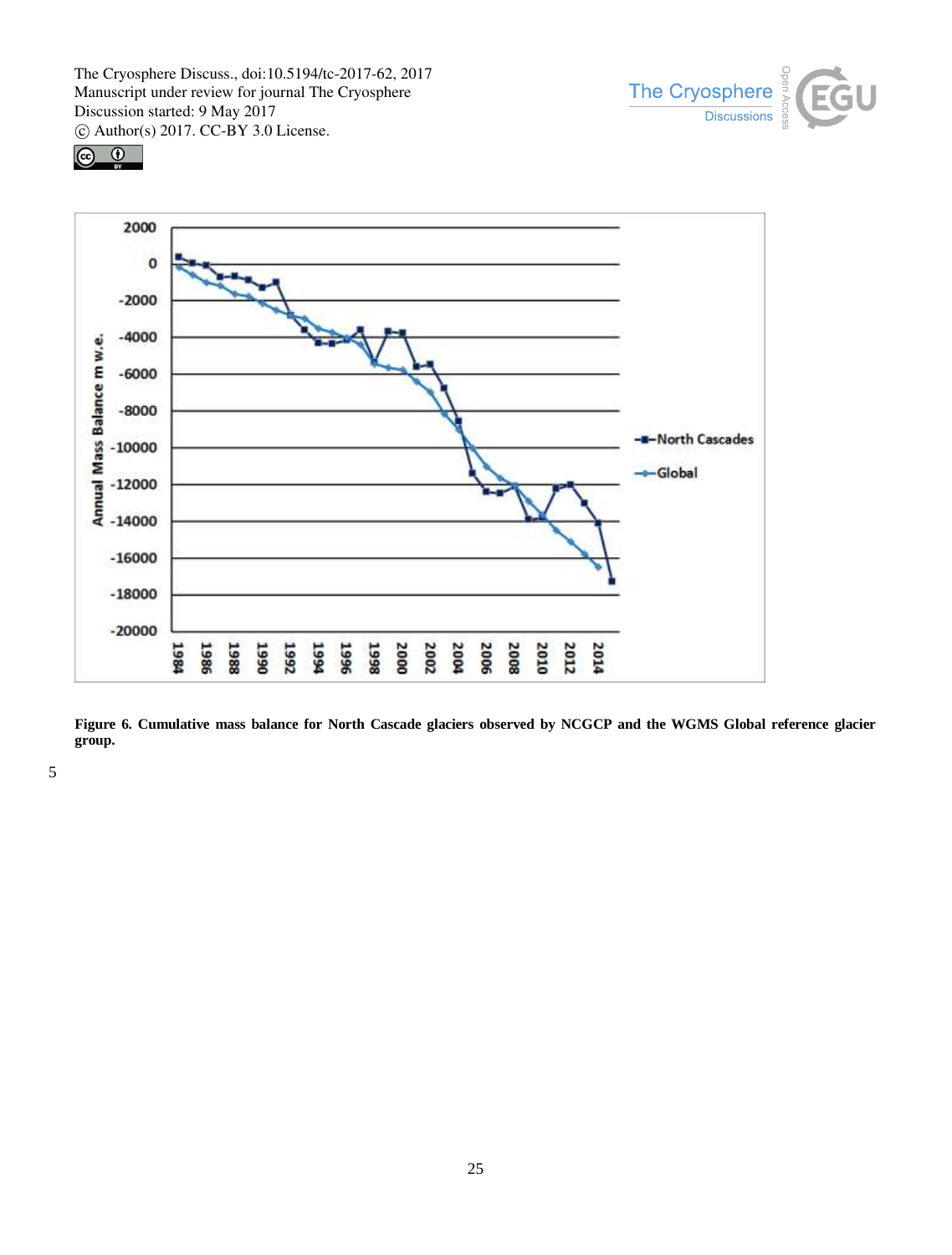![](_page_25_Picture_1.jpeg)

![](_page_25_Picture_2.jpeg)

![](_page_25_Picture_3.jpeg)

**Figure 7. Columbia Glacier from above the accumulation zone on August 1, 2015, with seven weeks left in the ablation season,**  5 **little 2015 accumulation is retained.**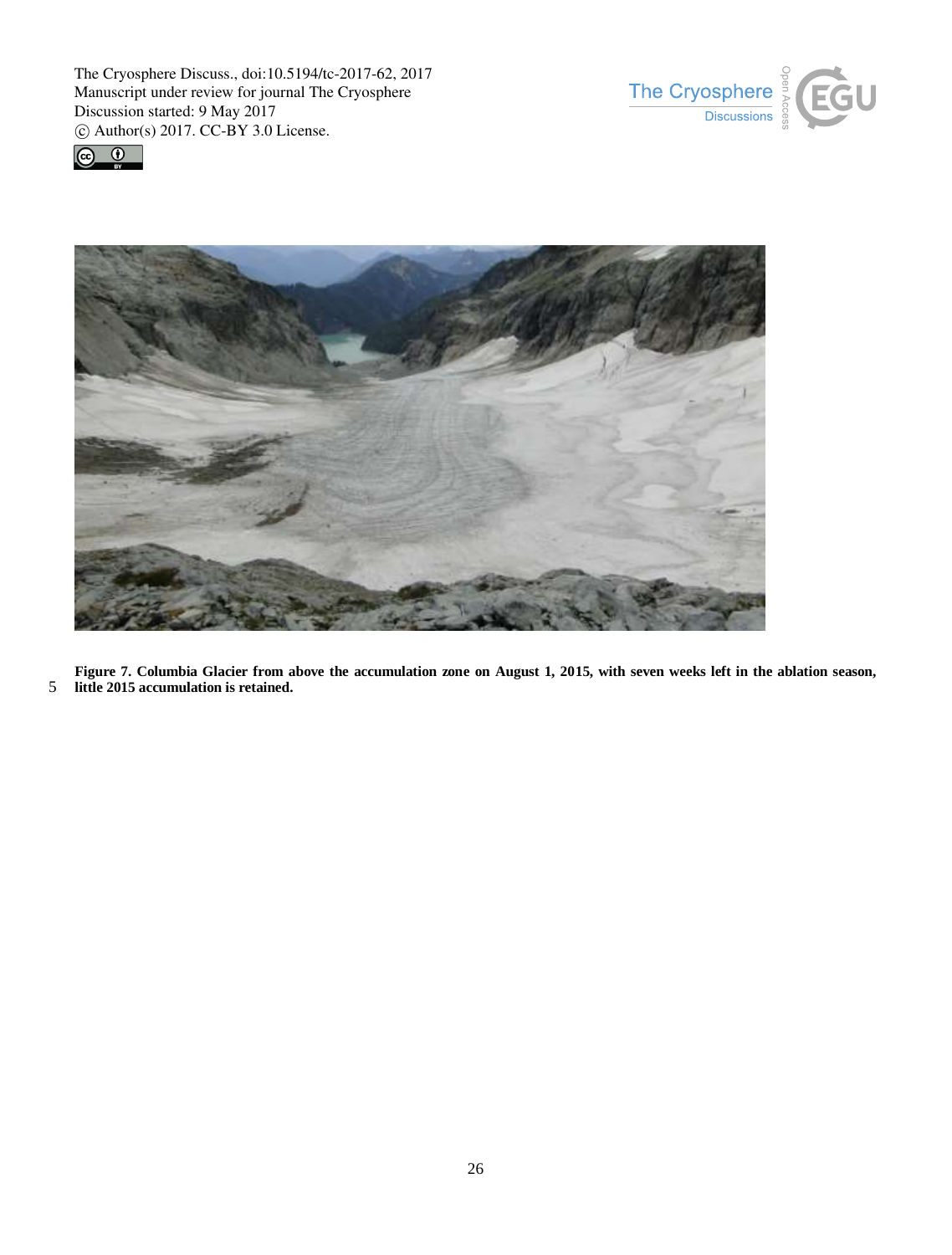![](_page_26_Picture_1.jpeg)

![](_page_26_Picture_2.jpeg)

![](_page_26_Picture_3.jpeg)

**Figure 8. Rainbow Glacier on August, 6 2015, with most of the glacier bare of retained snowpack, where typically 3+ meters would remain. The transient snowline is at 2000 m, higher than the typical end of season snowline.**